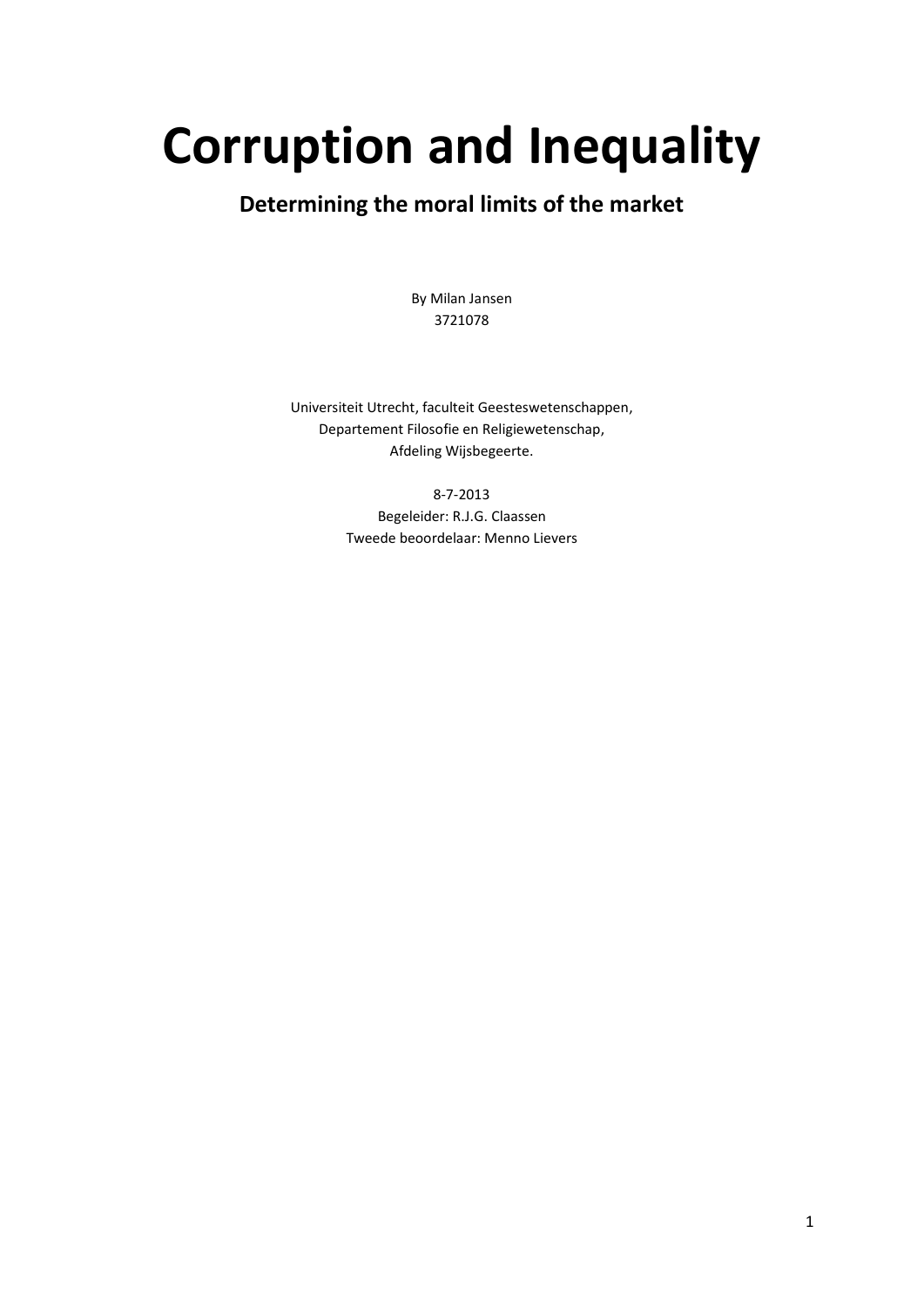### **Contents**

| Introduction                                    | 3  |
|-------------------------------------------------|----|
| 1. Market failure and limits                    | 4  |
| 2. Calabresi and Melamed's model                | 6  |
| 3. Problems of the economics argument           | 9  |
| 4. Walzer's moral argument of blocked exchanges | 11 |
| 5. The market's corruption of non-market values | 14 |
| 6. Objection to the corruption argument         | 17 |
| Conclusions                                     | 19 |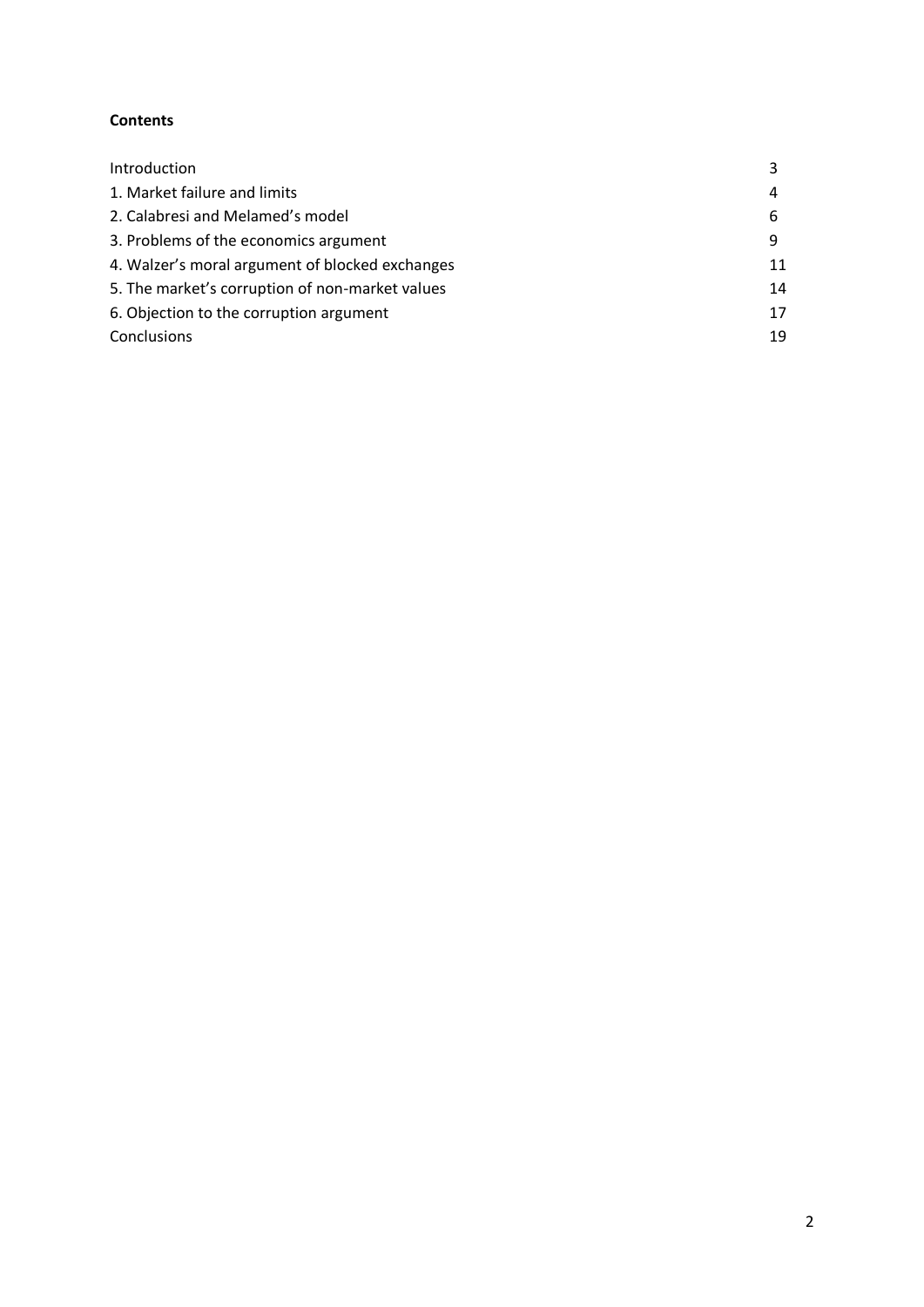#### **Introduction**

1

Since the start of the current economic crisis in 2008, the subject of the market's reach has shifted from being mostly academic to one of the more relevant and prominent subjects to the general public. While the conflict between capitalism and communism in the twentieth century can be considered similar, as then too the disagreement was about how a market should operate and where a government is supposed to place limits and intervene. The incredible trust most western governments seem to have in the capitalist system since the end of the cold war has led to increased deregulations and more freedom for the market to operate than ever before. This deregulation is the direct cause for our current economic crisis, where the world's most prominent financial institutions have been left free to perform some very morally suspect practices, without a regard for the consequences to the public. Most people are left wondering how these practices could have been allowed for so long. While clearly of questionable morality, most of the practices that directly led to the current crisis were strictly speaking perfectly legal. To combat this development of markets that have been left too free in their operations and the problems it creates, is to rein them in by placing limits on what, where and how they operate. This is not limited to only the financial markets, the problem is much wider as we are developing what Michael Sandel calls a "market society."<sup>1</sup> What is needed is to formulate criteria with which to judge whether or not a specific good should be subject to the market and what are the requirements under which these goods may be transacted. Limits need to be placed on the market's operation. The question to be answered is: how do we determine these limits of the market?

In this paper I will try to answer this question. To do so, I will in the first three sections of this paper explore the methods of economics in determining the limits of the market. I argue that these are insufficient in properly determining market limitations. In the first section I will discuss the theory of market failure, the most commonly used tool in the field of economics to determine these market limits. Market failure is a general theory that allows for government intervention in those cases where the market fails to produce efficient results. But market failure only works as a justification for government intervention once the market has already failed; to properly formulate limits we need a normative theory, which is the subject of the second section. The authors Guido Calabresi and A. Douglas Melamed have done just that. They argue for a normative theory called the "transaction costs model" in which they divide entitlements into three categories on which certain rules apply. In the third section I will discuss how their theory fails to justify certain important moral distinctions, such as the difference between gift and sale or even provide proper argument against slavery. This is not necessarily a fault of theirs; these issues primarily result from limits in the economic and market rhetoric to formulate these distinctions properly, thus requiring an alternative approach with a different and wider rhetoric.

The alternative I propose is to approach the problem from the viewpoint of moral philosophy. In sections four and five I will discuss several methods of determining limitations to the market on the basis of moral arguments, starting with the theory of blocked exchanges as proposed by Michael Walzer. Walzer identifies a list of exchanges that are typically blocked in developed nations. He identifies that commodities tend to have more value to us than merely by their utility; commodities may also carry social values. In and of itself this is not a great problem, but it becomes problematic

<sup>1</sup> Michael Sandel, "What Money Can't Buy," in *The Tanner Lectures on Human Values,* delivered at Brasenose College, Oxford. May 11 and 12, 1998. [http://baihua.org/user\\_image2/2011/11/1320205825\\_1.pdf](http://baihua.org/user_image2/2011/11/1320205825_1.pdf) (last referred on 8-7-2013).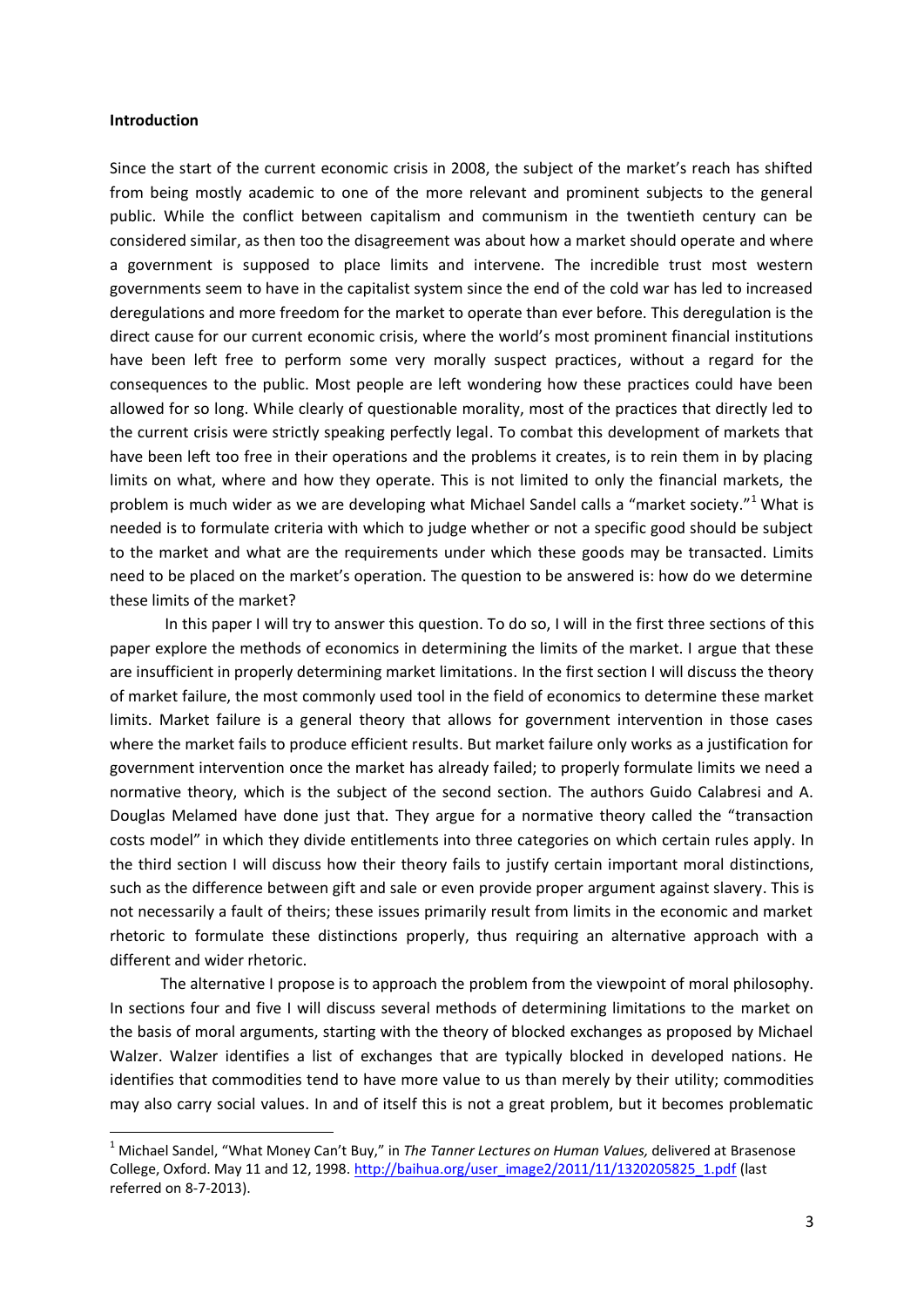once possession of these commodities is a requirement to function properly as a person. Walzer's theory is not without its own weaknesses, however, such as that these social values are a lot more contested than Walzer seems to imply in his work which leads him to committing a similar mistake as Calabresi and Melamed do.

Still, Walzer's work arguably forms the foundation for all philosophical discussion on this subject, him being one of the first to approach market theory from a moral philosophical point of view. Philosophers such as Michael Sandel build and improve upon his work. He too focuses on the values certain goods embody and how the market may threaten and corrupt them. Michael Sandel identifies two distinct arguments on the basis of which the market may be limited: the argument of coercion and the argument of corruption. The argument of coercion keeps to the ideal of consent, arguing that any exchange made where consent is not entirely freely given cannot be justified. The argument of corruption looks to how market forces may corrupt certain values within goods. This is considerably harder to argue than the coercion argument, as it relies on a plurality of ideals, rather than just the one. Still, in his treatment of the corruption argument Sandel faces the same problem as Walzer. Unlike Walzer however, Sandel seems very aware of the problem faced by the argument of corruption and proposes two distinct methods with which to argue the corruption of a good by the market, while avoiding the same problem.

In the last section of this paper I will first discuss Debra Satz' objections to the argument of corruption. Satz shows how even the argument of corruption as proposed by Sandel is lacking in some respect. She claims it is impossible to argue the corruption of a value due to market influences. Rather, such arguments will ultimately fall back to the coercive argument in order to argue limitations to the market. She finds that it is because of the inequality resulting from certain market transactions which provide reason for formulating a limitation. However, I will point out that Satz overlooks a certain difficulty within her own theory, namely that she must show how an entire class of people is negatively affected by the allowance of certain market transactions. Furthermore, her argument that transaction can only be prohibited due to a resulting inequality shows a view of moral consequentialism, which does not allow her to recognise that even if inequality was not a factor, we would still not like to engage in certain transactions. This would indicate a certain difference between those market transactions we would wish blocked and those we would not.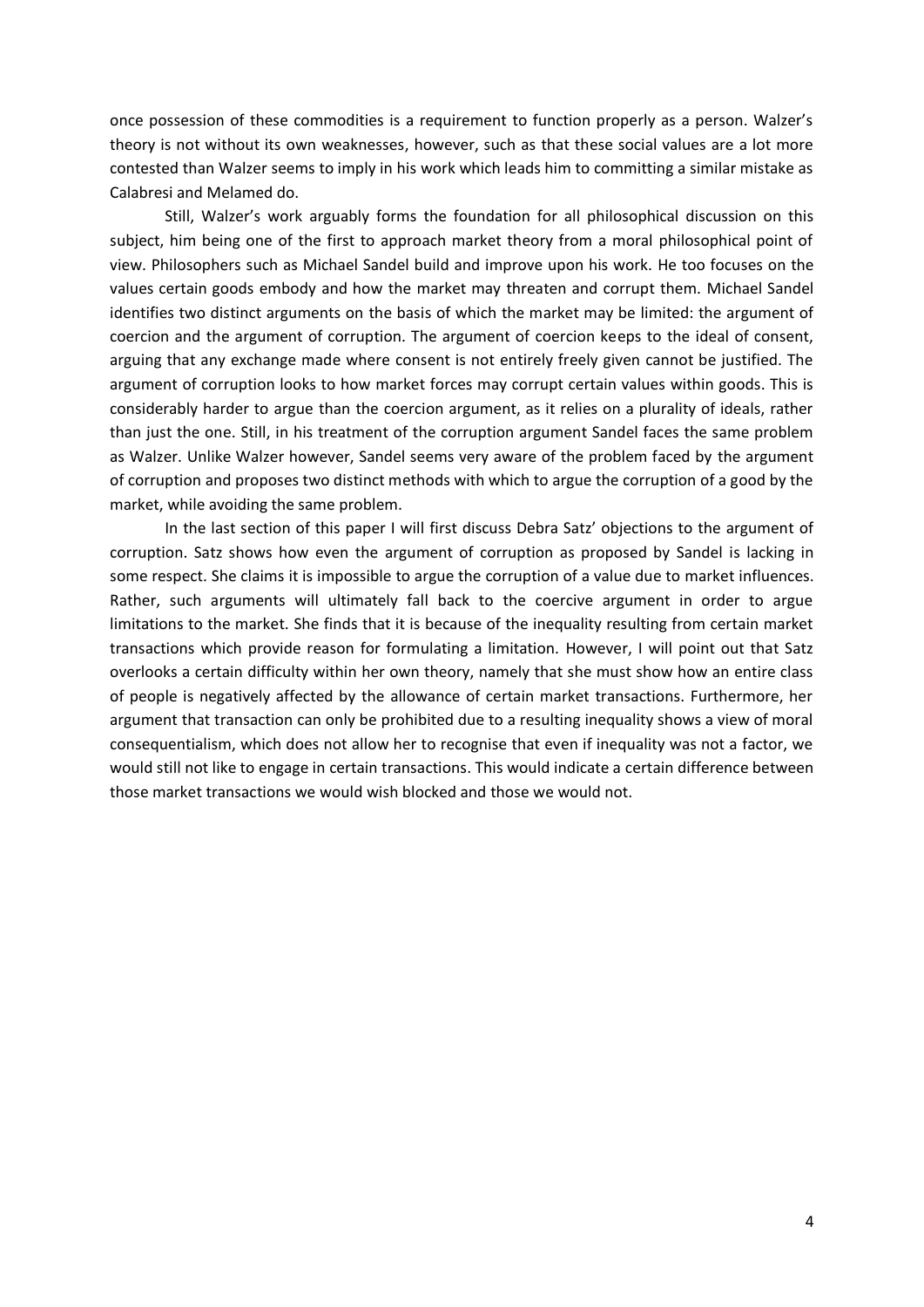#### **1. Market failure and limits**

 $\overline{a}$ 

When discussing the limits of the market within the field of economics, one phrase that will inevitably be used is 'market failure'. Market failure is a theory primarily used within welfare economics to determine the point at which government intervention is justified in the market. Generally, the market is argued to be the most efficient and just method of allocating goods. When the market 'fails' to be efficient or just, then government intervention is needed. In the following paragraphs I will further explain the theory and justification behind market failure

One of the primary criteria economists apply when using economics in a normative sense is that of efficiency. In a market economy, individuals and companies will each influence the demand and supply of goods and services, which in turn results in a certain allocation of these same goods and services. This allocation will further lead to the production of different goods and services, which can be consumed by individuals, who experience welfare, or utility, from it. An allocation such as this is considered efficient when no other allocation is considered possible without (greatly) diminishing the utility of at least one individual.

There are two measures of efficiency often used in economics: Pareto efficiency and Kaldor-Hicks efficiency. An allocation is considered Pareto-efficient when utility is maximised without negatively impacting the utility of any one individual person. For example, when utility is increased for ten people at the cost of some utility of a single individual, that allocation of goods is no longer considered to be Pareto efficient. Conversely, if utility of even a single individual can be increased without decreasing the utility of any other individual, efficiency has increased and as such there is no economical reason not to pursue this new allocation of goods. The downside to this model of efficiency is that the criterion is rather restrictive, as almost no change in allocation will ever have zero negative results for anyone. That is why, rather than Pareto efficiency, Kaldor-Hicks efficiency is used more often.

Kaldor-Hicks efficiency solves the problem Pareto efficiency has by stating that an allocation is more efficient when overall utility is increased and where it is, theoretically, possible to properly reimburse the one whose utility is decreased. The key here is the term 'theoretically', as no reimbursement needs to be paid actually for a change in allocation to be Kaldor-Hicks efficient; what matters is whether the *total* utility is increased within a community and there is the *possibility* for reimbursement of decreased utility.

Besides efficiency there is one other important criterion when judging the allocation of goods: the criterion of justice. Justice may seem like a strange criterion for economics to be concerned with, it is more often associated with philosophy and law. When discussing justice, economists will look at the resulting welfare distribution of any allocation of goods, from which can be decided whether or not government intervention is needed to adjust the welfare distribution. The exact nature of what is to be considered just is not something economists are particularly concerned with; they leave this subject open for politics to sort out. For economists, the criterion of justice is used to determine the most efficient allocation of goods within the limits of a given concept of iustice. $2$ 

<sup>2</sup> A. Schram, H. Verbon, F. van Winden, *Economie van de Overheid, 2nd ed.* Schoonhoven: Academie Service, 1997. 1st edition, 1991. 24-25.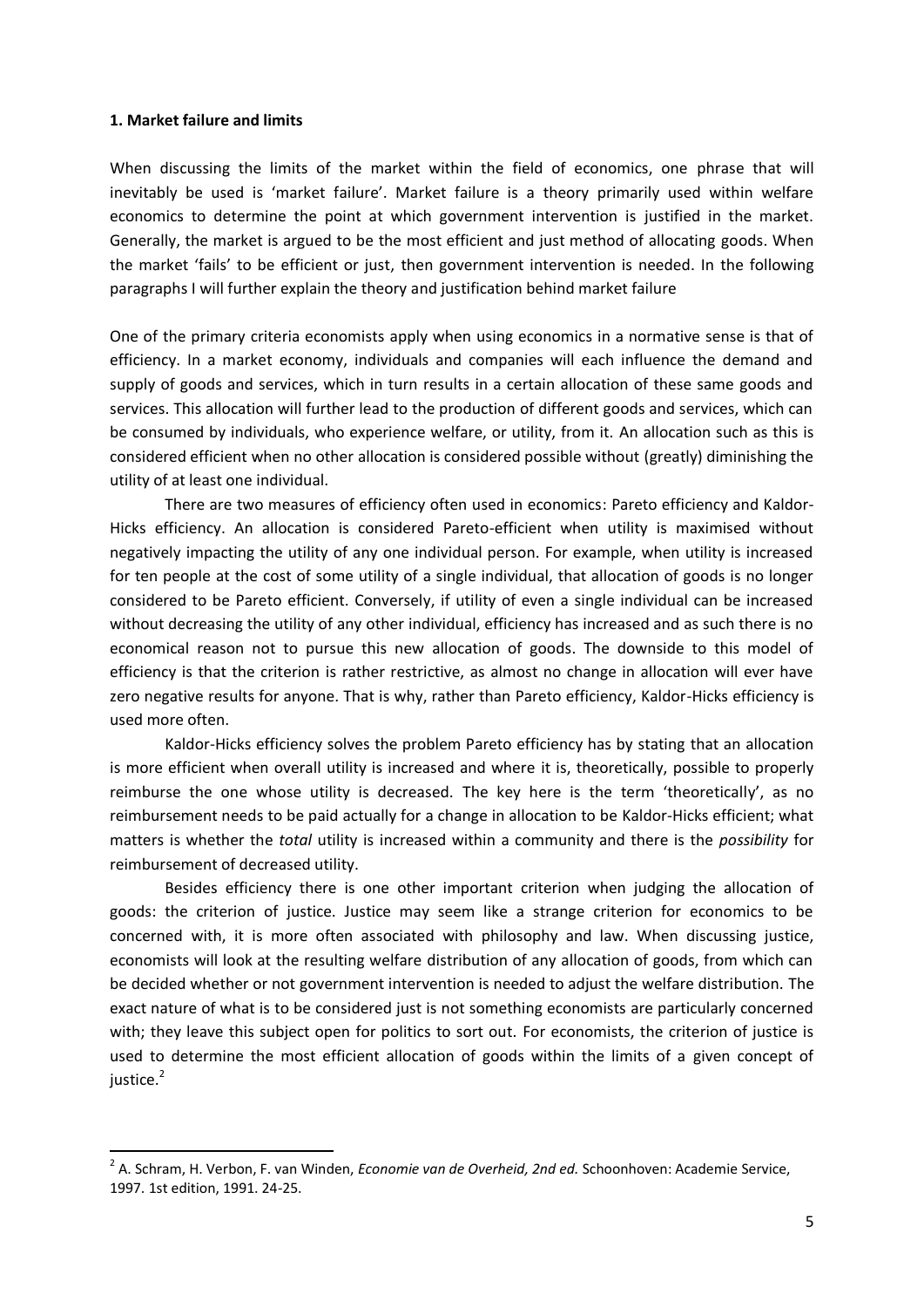In both scientific discussion and the practice of market economies there is a strong reliance on and trust in the pricing mechanism to achieve the most efficient allocation of goods. This is based on what is known as the two fundamental theorems of welfare.

The first theorem states that under certain conditions, free competition on the market, where producers maximise profit and consumers maximise utility, will lead to an allocation of goods that is the most efficient. This theorem states that an interaction of individuals who act only in their own interests will bring about a collectively desirable result.<sup>3</sup>

Previously I stated, however, that not only efficiency is important, but that justice is an important criterion as well; which is where we touch upon the second theorem. The second theorem states that any efficient allocation of goods can be achieved by distributing wealth in a just manner, or any desired initial distribution for that matter, and allowing the market to take over. This theorem makes the case for the legitimacy of government intervention in the market; redistribution can allow a community to select an efficient outcome that has other desired features besides economic efficiency. When the market fails to achieve this desired efficient outcome or when the conditions for efficient free market competition are not met, this is when government intervention is required and we speak of market failure.<sup>4</sup>

Generally there are thought to be four situations in which markets tend to fail and government intervention is required. The first is in situations pertaining to public goods. There are certain goods for which it is nearly impossible to exclude individuals from its consumption and neither does the consumption of this good reduce its availability. These are goods where the benefits are or can be enjoyed by everyone equally; a simple example of such a good would be a public park. Because excluding the consumption of public goods only to those who have paid for it is so difficult and the consumption does not reduce the good itself in any way, the market is unlikely to provide these goods at all or efficiently. This is commonly referred to as the free rider problem.<sup>5</sup>

The second situation is of (excessive) externalities. The term externality is used when a transaction creates external costs for a third party, without these costs being factored into the pricing of the transaction. The costs imposed on the third party are the externality. As all individuals in the market pursue their own interests, and thus their own costs as well, these extra costs imposed on a third party will not be taken into account, resulting in inefficiencies. An example of this is a factory whose operation imposes costs on others in the form of pollution.

The third situation deals with monopolies or limited competition. To ensure an efficient allocation of goods and services through the market, it is important for prices to reflect both the cost-benefits of consumption and the cost-benefits of production; which will be the case when both consumer and producer have little to no influence on prices. This situation is only possible when there is competition within the market that establishes the price of products. In the case of a monopoly the producer is entirely capable of determining the price for its product, which will skew the way prices reflect costs and benefits. A situation such as this will require governmental price regulation.

The final situation has to do with information asymmetry. In order for the price mechanism to provide an efficient allocation of goods, proper information to the consumers is necessary, or at least enough to minimise risks due to lack of information. Consumers need to be informed properly

 $3$  Ibid, 27.

 $<sup>4</sup>$  Ibid, 28.</sup>

<sup>5</sup> Russell Hardin, "The Free Rider Problem," in *The Stanford Encyclopedia of Philosophy* (Spring 2013 Edition), ed. Edward N. Zalta,<http://plato.stanford.edu/archives/spr2013/entries/free-rider/> (last referred on 5-7-2013)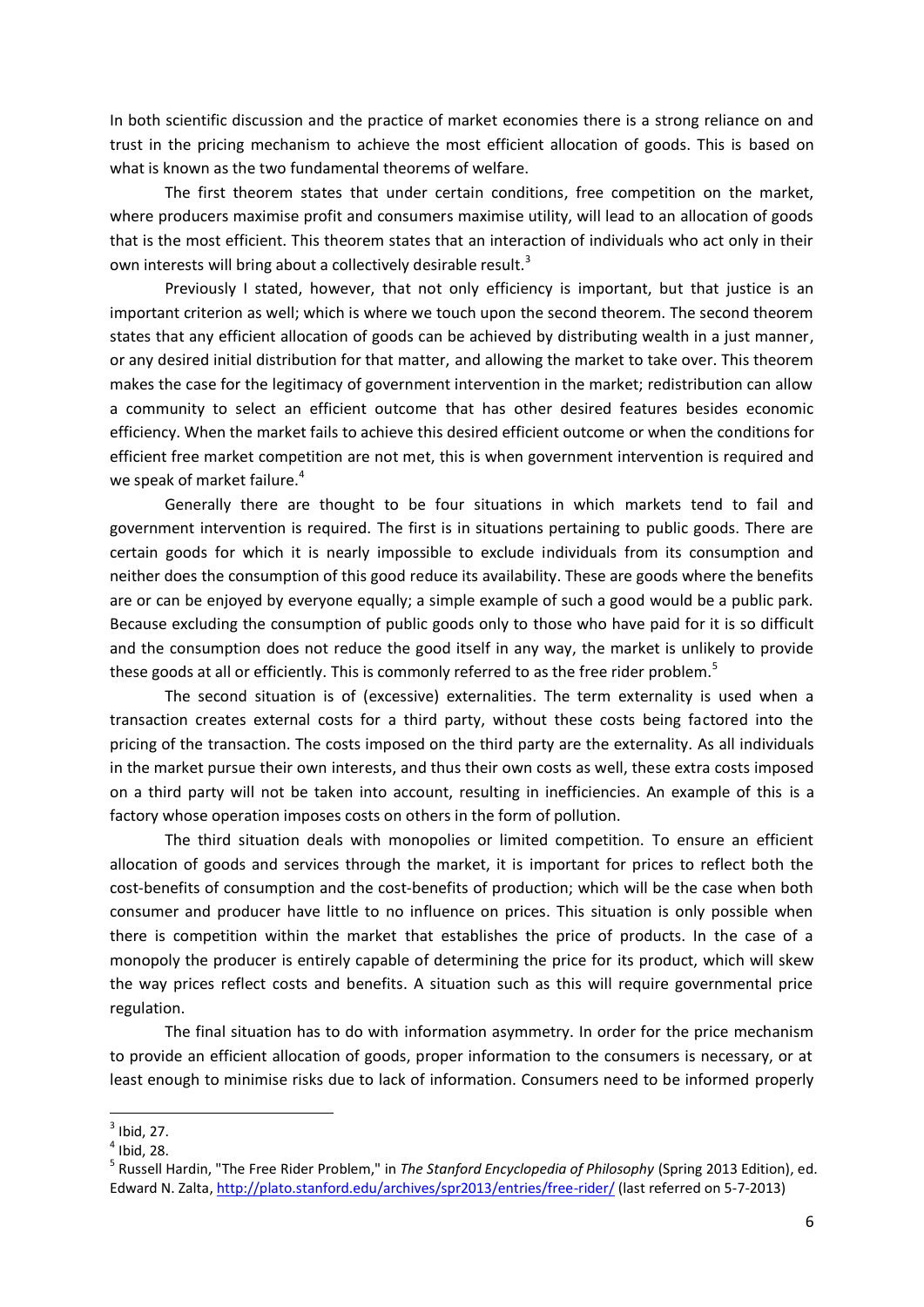about the quality and production methods of goods to both minimise risks and in order to make proper judgements about which product will bring them the most benefit. In this case information is a kind of collective good which cannot be allocated properly through the market. This is why there is a legal obligation for producers to provide a list of the ingredients used in food products, for example. Such an initiative is unlikely to come forth from within the market, requiring government intervention to put such a regulation in place.<sup>6</sup>

Each of the situations discussed will (likely) result in market failure as a result of a decrease in efficiency if markets were to operate them, which justifies the government's involvement in these markets. It is through this model of market failure that most economists attempt to articulate the limits of the market. One such attempt is made by Guido Calabresi and A. Douglas Melamed, which I will discuss next.

1

 $<sup>6</sup>$  Ibid, 29-32.</sup>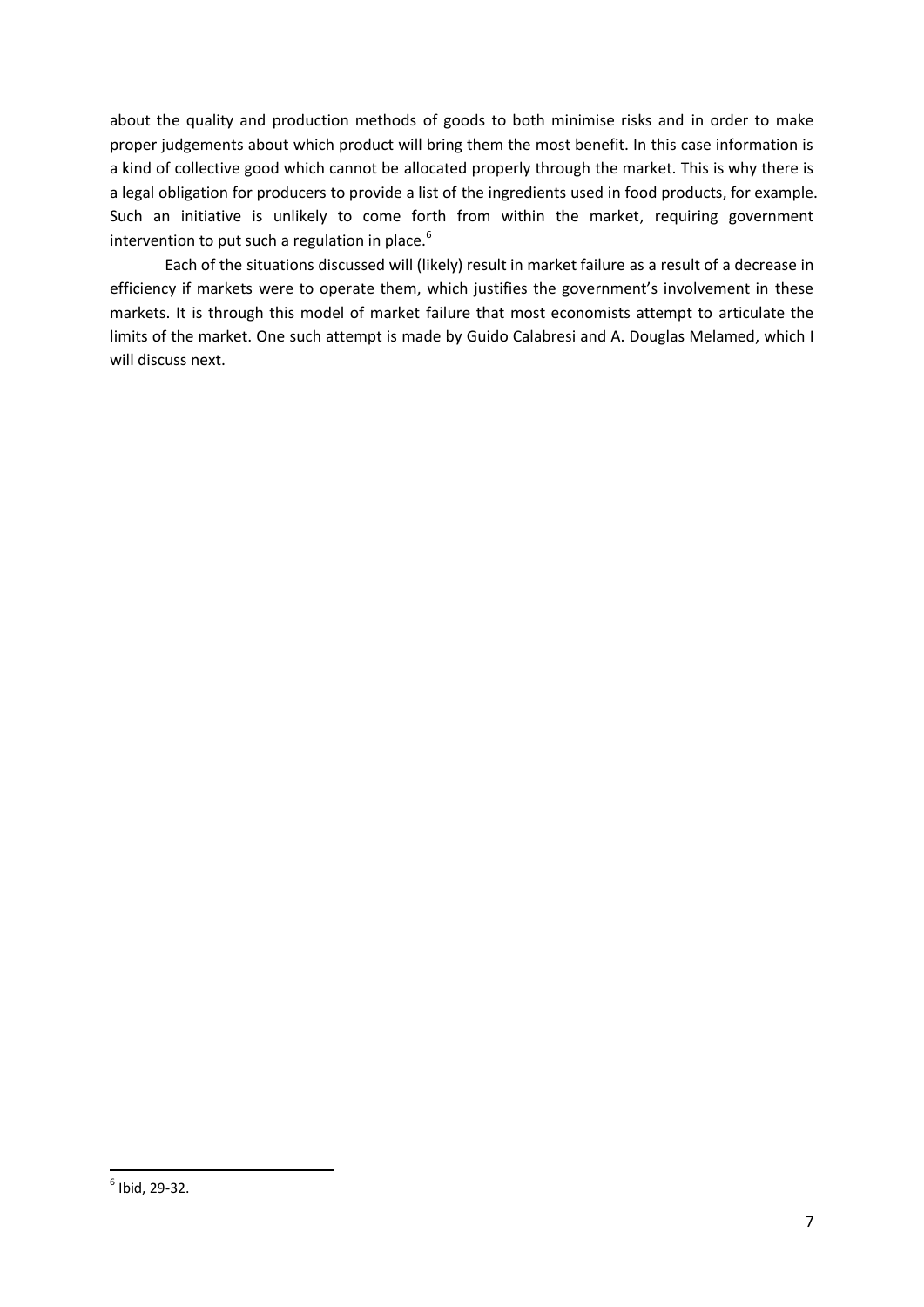#### **2. Calabresi and Melamed's model**

One of the issues with the market failure model is that it only provides a normative ground for government intervention only when market failure is either already occurring or soon will. One of the things Calabresi and Melamed attempted in their paper *Property Rules, Liability Rules, and Inalienability* is to formulate a normative theory which is capable of controlling externalities that prevent the market from functioning efficiently, so as to entirely avoid a state of market failure. They start with a certain conception of "entitlements", which they divide into three categories to which separate rules apply: property rules, liability rules and inalienability rules.

According to Calabresi and Melamed, entitlements are things a state or legal structure finds individuals to be entitled to. Whenever there are conflicting interests of two or more individuals, a decision on whom to "entitle," or favour, must be made. If no such decision is made, "access to goods, services, and life itself will be decided on the basis of 'might makes right'—whoever is stronger or shrewder will win."<sup>7</sup> Formulating basic rules on what people are entitled to and when is what the law does. These rules can then be divided into the aforementioned property, liability and inalienability rules.

Property rules are applied on most commonly traded goods and services in the market place; they concern the free transfer of ownership of entitlements between willing sellers and buyers. In other words, these are rules on the rights and obligations a person has on their property. Liability rules on the other hand concerns entitlements of which the transfer is regulated to some degree. The exact value of an entitlement may be decided by a government agency and the conditions of the transfer or ownership itself may be regulated as under liability rules. Historical buildings for example may be privately owned, but not destroyed; here ownership is regulated. Lastly, inalienability rules state that the sale of the entitlement is entirely prohibited. They define inalienability as follows: "An entitlement is inalienable to the extent that its transfer is not permitted between a willing buyer and a willing seller."<sup>8</sup> Calabresi and Melamed argue that property rules are efficient and desirable in most case, but the transfer of some entitlements within these rules may lead to market failure. In that case liability rules are applied; it serves as an exception to the property rule to counteract market failure in order to maintain efficiency. Yet even then there are entitlements the market transfer of which may result in market failure. Inalienability rules are in turn an exception to the liability rules in order to maintain market efficiency.

Calabresi and Melamed argue that liability and inalienability rules can be justified by way of external costs. They use an example of pollution, in which one party, Taney, wishes to sell his property to a second party, Chase, who is a polluter. As Chase is a polluter, the transaction would bring costs to a third party, Marshall, whose land will decrease in value due to Chase's polluting. There are several ways to attempt a solution to this problem through a liability rule. Marshall could for example pay Taney not to sell his land or, alternatively, the government could levy a tax on property sales to polluters in order to counterbalance the damages, etc. However, in most cases there are more damaged parties than just one involved which would increase the transaction costs to actually pay for the damages, possibly to the point where it would cost more than the actual damage

1

 $^7$  Guido Calabresi, A. Douglas Melamed, "Property Rules, Liability Rules, and Inalienability: One View of the Cathedral," in *Harvard Law Review* 85 (1972), 1090.

 $<sup>8</sup>$  Ibid, 1092.</sup>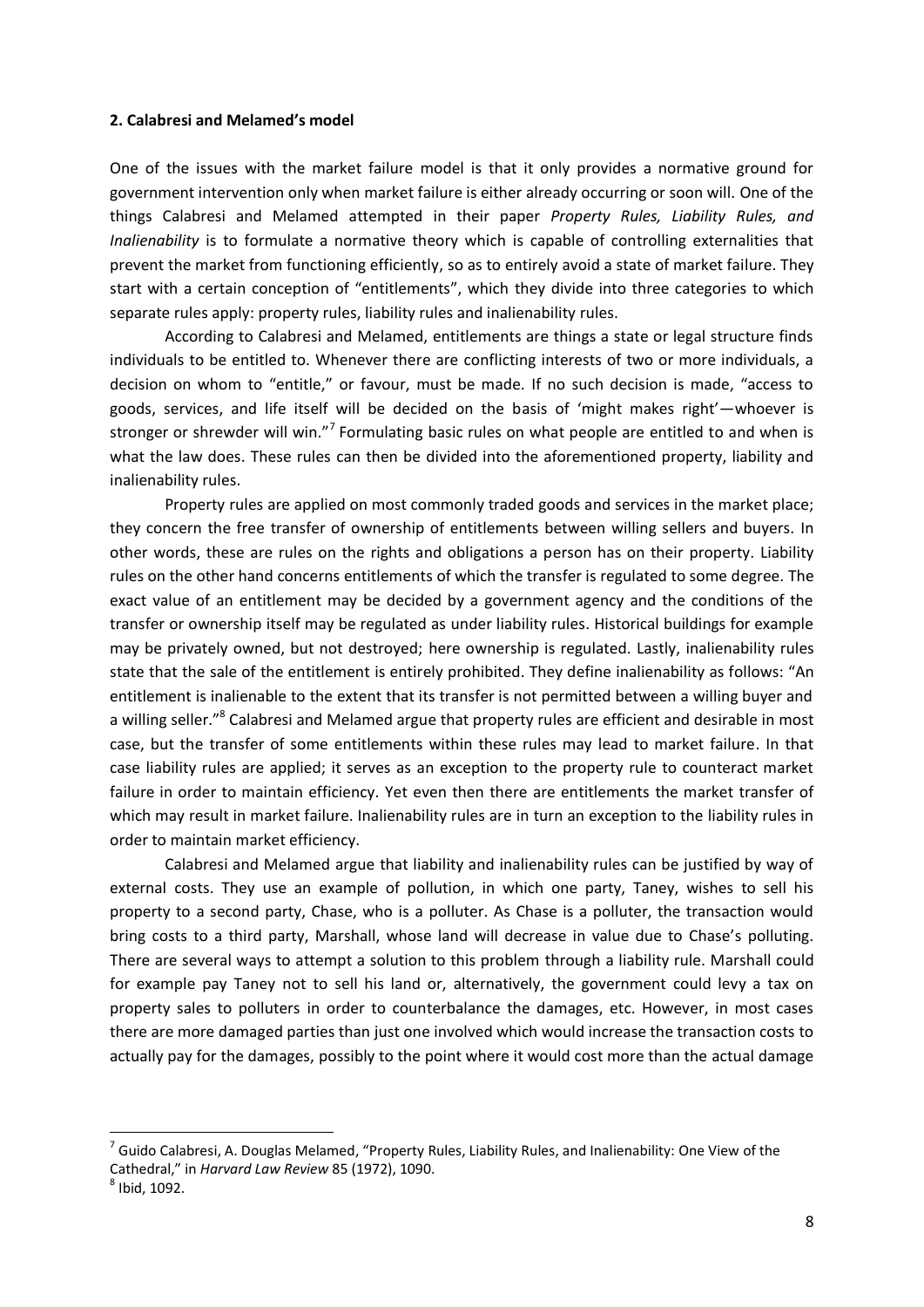inflicted. In that case, Calabresi and Melamed write: "[b]arring the sale to polluters will be the most efficient result because it is clear that avoiding pollution is cheaper than paying its costs."<sup>9</sup>

In the given example external costs are expressed in monetary value: pollution decreases the value of third parties' property. In another example, Calabresi and Melamed explore an external cost they refer to as "moralisms". They describe moralisms as a type of external costs which do not lend themselves properly to a "collective measurement which is acceptably objective and nonarbitrary,"<sup>10</sup> meaning external costs which cannot objectively be expressed in monetary terms. The way Calabresi and Melamed approach and describe moralisms, they seem to conceive of a person's moral values as nothing more than another marketable good to which a monetary value can be assigned, albeit not objectively or externally.

The example Calabresi and Melamed use in this case is one where Taney wishes to sell himself into slavery; or take undue financial risks; or sell a kidney. Allowing Taney to perform any of these transactions would harm Marshall; "simply because Marshall is a sensitive man who is made unhappy by seeing slaves, paupers, or persons who die because they have sold a kidney."<sup>11</sup> Similarly to the previous example of pollution, Marshall could pay Taney to not engage in the transaction, but the same problems will occur as with previous example: there are too many Marshall's, resulting in too high a cost in proportion to the damage. Calabresi and Melamed suggest that, similarly to the previous example, the state could intervene by objectively valuing the damages incurred by Marshall and requiring Chase to pay for those costs. They point out that the problem with moralisms, however, is that they cannot be objectively valued, thus such liability rules are not appropriate. Calabresi and Melamed explain as follows:

In the case of Taney selling land to Chase, the polluter, they were inappropriate because we knew that the costs to Taney and the Marshalls exceeded the benefits to Chase. Here, though we are not certain of how a cost-benefit analysis would come out, liability rules are inappropriate because any monetization is, by hypothesis, out of the question. The state must, therefore, either ignore the external costs to Marshall, or if it judges them great enough, forbid the transaction that gave rise to them by making Taney's freedom inalienable.<sup>12</sup>

Besides the previous two rules provided, liability and inalienability, for limiting or prohibiting a sale, Calabresi and Melamed argue for two additional circumstances: self paternalism and true paternalism.

Self paternalism concerns cases where an individual restricts his own freedom of action so as not to succumb to momentary temptations in favour of long term goals. An example of self paternalism is the story of Ulysses tying himself to a mast so as not to succumb to the sirens' call. Calabresi and Melamed, however, argue that this kind of paternalism is not "in any real sense paternalism."<sup>13</sup> It only serves to relinquish short-term freedom of choice in favour of long term goals; it is something that is voluntarily imposed on oneself.

 $^9$  Ibid, 1111.

 $10$  Ibid, 1111.

 $11$  Ibid. 1112.

 $12$  Ibid, 1112.

 $13$  Ibid, 1113.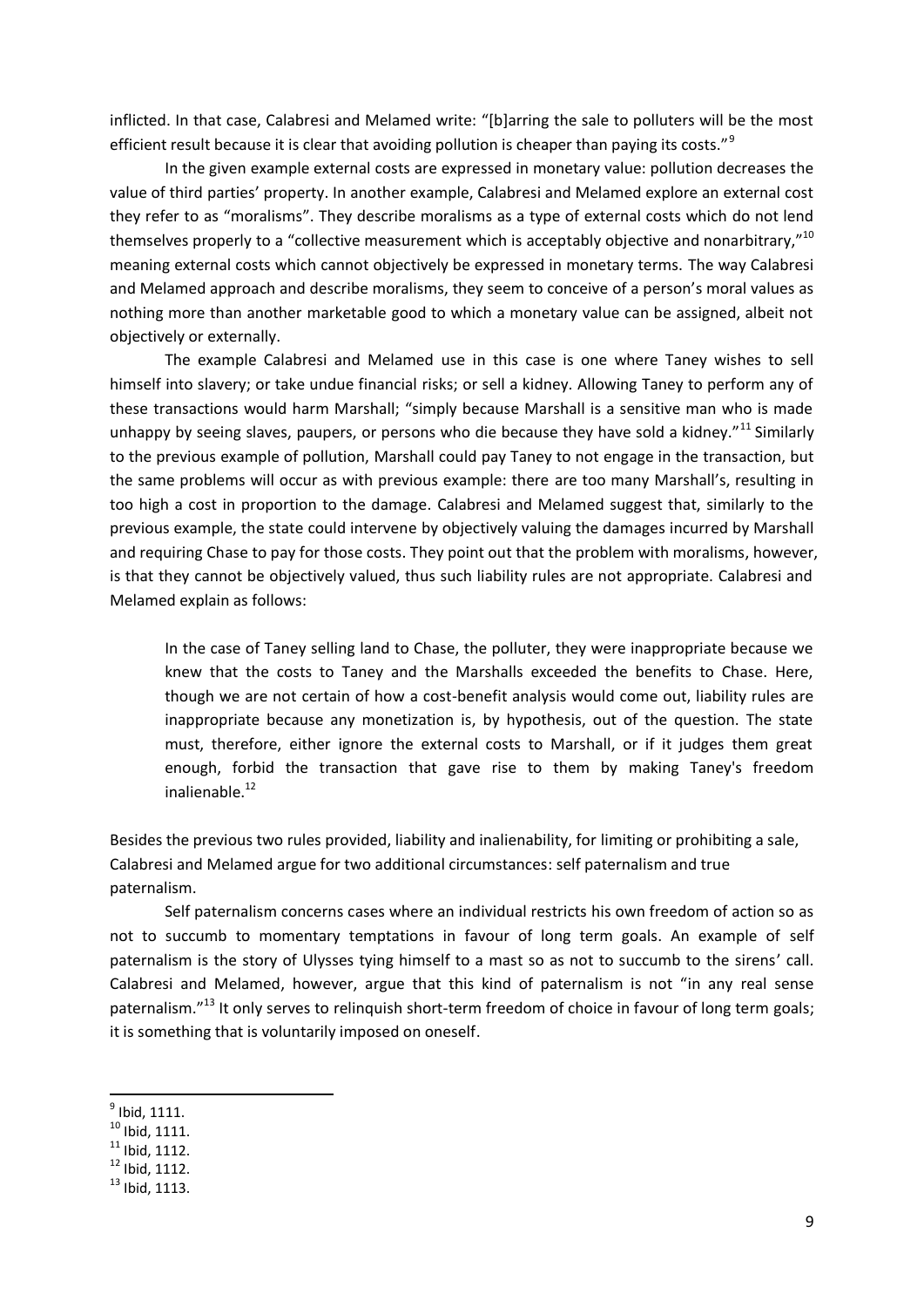True paternalism on the other hand refers to restrictions imposed by others in the best interest of an individual or group. Calabresi and Melamed explain: "[p]aternalism is based on the notion that at least in some situations the Marshalls know better than Taney what will make Taney better off."<sup>14</sup> True-paternalism supposes a situation in which it is judged by others that an individual is at the time unable to employ proper judgement on what is truly in their best interest; this can be, for example, due to lack of certain information or inebriation. What matters most in true paternalism when prohibiting a sale is not the resulting damages to the party involved, but rather that one party engaged in the transaction is unable to judge properly what is or is not in his or her own best interests, prohibiting even the discussion of the transaction. Unlike self-paternalism, truepaternalism is not necessarily pareto-efficient. "[T]he most efficient pie is no longer that which costless bargains would achieve, because a person may be better off if he is prohibited from bargaining."<sup>15</sup> This description they give actually directly contradicts their previous description of self paternalism. I will discuss this in more depth shortly.

What Calabresi and Melamed have developed is a normative theory based on, and working in the confines of, market failure. However, in discussing moralisms and paternalism they go beyond the limits of market failure and market rhetoric, the problems of which are the subject of the next section.

 $14$  Ibid, 1113.

 $15$  Ibid, 1114.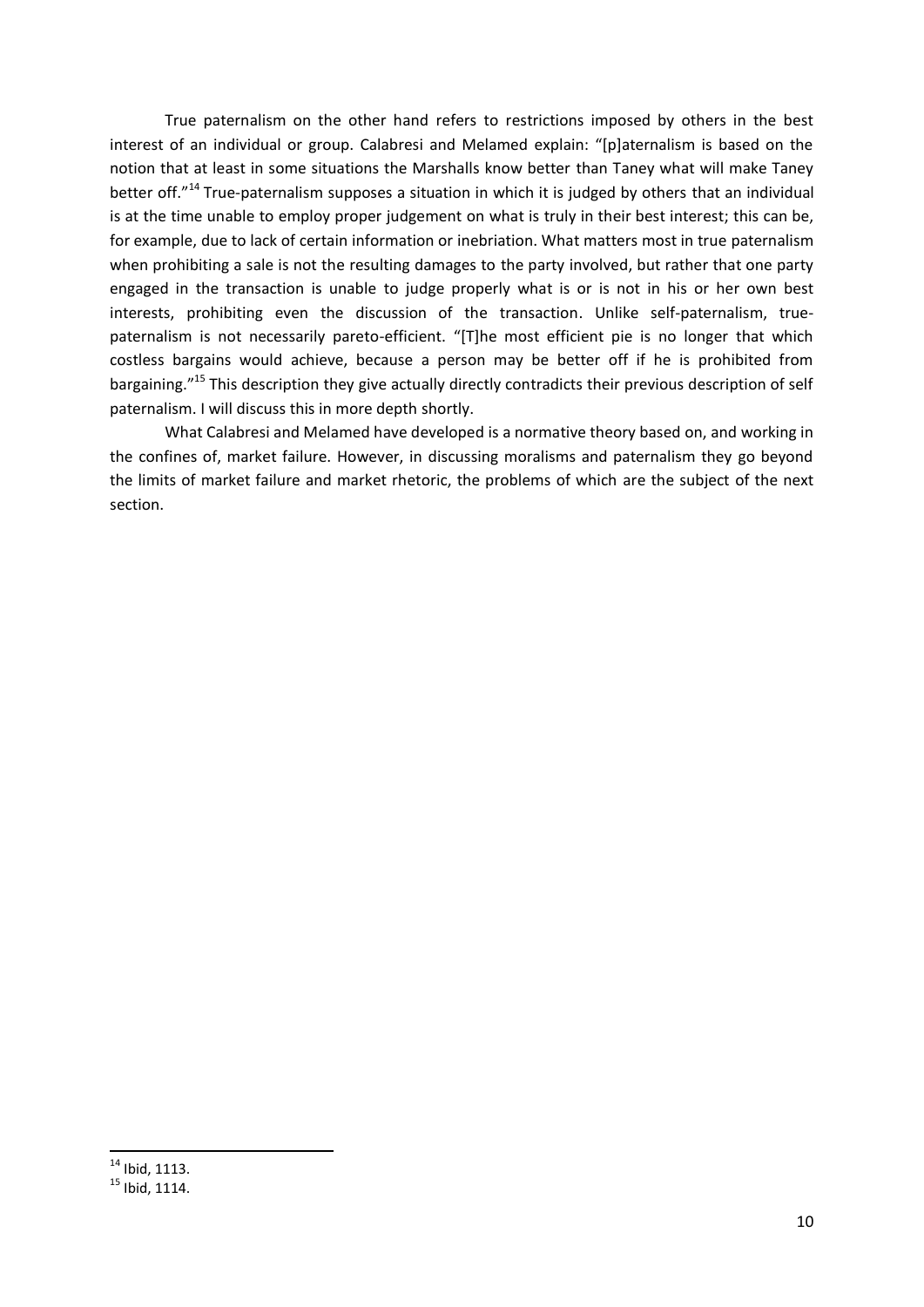#### **3. Problems of the economics argument**

Many people regard the argument presented by Calabresi and Melamed as a reasonable and desirable way to determine the limitations of the market, given the prevalence of similar arguments in politics; in which economic efficiency is a common argument for government policy, especially in the more right wing parties. In this section I will argue that their argument is lacking in certain respects and that it has rather undesirable consequences for the way we think about human relationships and society as a whole.

One such problem can be found in the first example Clabresi and Melamed present, in which Taney wishes to sell his property to Chase, who is a polluter. Margaret Jane Radin remarks that the argument Calabresi and Melamed present in the discussion of their example evokes a vision of universal commodification. She describes universal commodification as presenting a very "onedimensional world of values."<sup>16</sup> In this perspective, everything that is desired or valued is considered a commodity. This includes everything from physical goods and services to personal attributes and government. Anything anyone is willing to sell would be subject to market exchange and all social interactions are conceived of as market exchanges. These characteristics can easily be found in the presented example, because the same kind of argument applies to gift transfers, yet only sales are mentioned in the example. This serves as an indication that gift transfers are sales as well, albeit ones where the payment is delayed; it suggests that all human interactions are sales of some kind. Furthermore, Calabresi and Melamed describe the damages wholly in market rhetoric, describing the damage of pollution in monetary terms rather than in terms of damage to health. Even if they were to use health as a reason to discourage the transaction, they would again translate the damage to health in terms of money, as health damages produce healthcare costs.

The lack of distinction between gift and sale is most apparent in the way Calabresi and Melamed define 'inalienability': "An entitlement is inalienable to the extent that its transfer is not permitted between a willing buyer and a willing seller."<sup>17</sup> The problem with this is that there is an important distinction between a gift and sale, even among items commonly regarded as inalienable. One such good is organs: transfer by gift is commonly accepted and even encouraged, but transfer by sale is not. In this case, organs are inalienable only when transferred in market transactions, not as gifts. This inability to distinguish between gift and sale originates from the tendency of market rhetoric to adhere to a world view of universal commodification. A gift, as described in market rhetoric, is simply the exchange of one item for something less tangible than money, such as the expectation of reciprocity, favour or the ensured continuation of the relationship. In reality, this is not how we regard gift exchanges. It seems impossible to really apply market or economic rhetoric to explain gift giving; as something that is not an exchange at all, rather gifting is an expression of the relationship between two persons. The distinction between a gift and a sale is a subtle but profoundly important one; the nature of the exchange and our reaction to it may change significantly depending on whether it is a sale or a gift. Take for example sex. Sex as a gift in a relationship has a profoundly different nature than sex as a sale. The act itself is the same in both cases, yet the meaning and value of the two differs dramatically. Yet market rhetoric would simply degrade sex as a gift to an economic transaction in the relationship between the two relevant parties; in a world of universal commodification there is no difference between prostitution and sex between consenting lovers.

<sup>&</sup>lt;sup>16</sup> Margaret Jane Radin, *Contested Commodities*, 2<sup>nd</sup> ed. (Cambridge: Harvard University Press, 2001), 2.

<sup>17</sup> Calabresi-Melamed, 1092.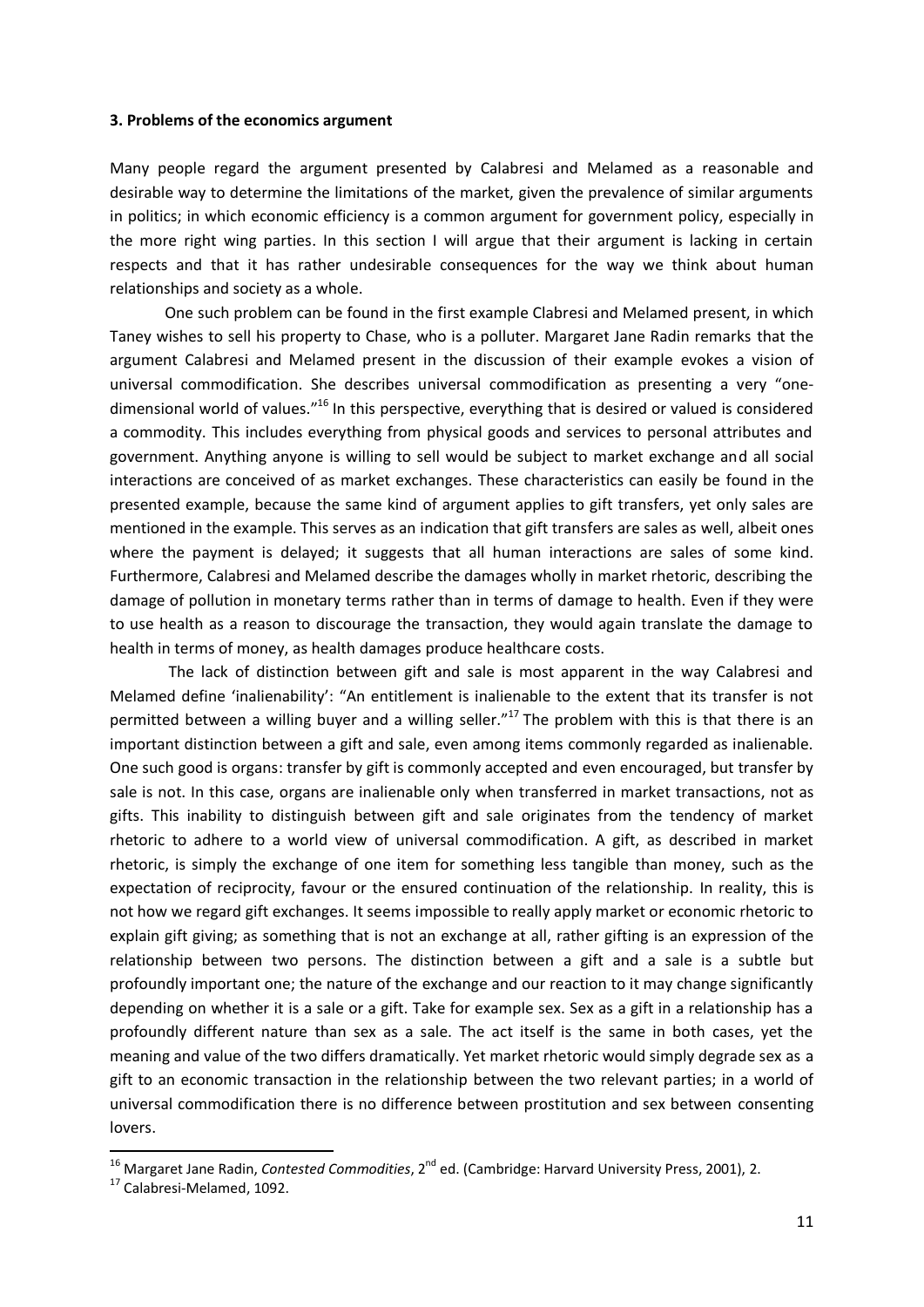The same type of worldview is employed by Calabresi and Melamed when they discuss moralisms in the example where Taney wishes to sell himself into slavery. They claim the justification for the prohibition of slavery is only because it would harm Marshall in some way. However, if Marshall was to like slavery, and with him enough others, the justification for the prohibition of slavery would no longer carry any weight and be invalid. Radin argues:

On a deeper level, the argument disturbingly suggests that the inalienability rule against slavery would not be justified if the rule were inefficient. If enough of the 'Marshalls' liked slavery, so that the prohibition would be a cost rather than a benefit to them, slavery would be inefficient and therefore, at least according to this argument, acceptable. Anyone who has no qualms about this argument bears witness to a (literally) demoralizing triumph of market methodology.<sup>18</sup>

The argument Calabresi and Melamed present is not capable of providing a clear and coherent case for why certain morally objectionable transfers are prohibited. Instead, they rely on a roundabout argument that is focussed solely on economics.

The problems created by this theme of efficiency persist, when Calabresi and Melamed discuss the two forms of paternalism. The inclusion of paternalism is perhaps the most awkward in their entire text, because they manage to contradict themselves within the space of a few sentences. In their description of self-paternalism they state: "no one knows better than the individual what is best for him or her."<sup>19</sup> This is the reason why they consider self-paternalism to be essentially paretoefficient. This statement serves to express a certain degree of moral subjectivism. But this directly contradicts their discussion of true-paternalism when they state: "Paternalism is based on the notion that at least in some situations the Marshalls know better than Taney what will make Taney better off."<sup>20</sup> This idea of paternalism further complicates things in conjunction with their conception of moralisms as externalities. If some things are to be prohibited because they impose external moralist costs on others, it is impossible to know if anyone's preferences are wrong. Radin shows how the paternalism-efficiency argument collapses into the moralism-externality argument. "By imposing paternalistic restraints, the argument then would go, we are benefiting people whose subjective moral beliefs include the 'knowledge' that others would be better off if restrained, and who attach subjective value to seeing them better off."<sup>21</sup> If the same logic Calabresi and Melamed applied so far is used, then the only reason for imposing paternalistic restraints is because some people are "damaged" when they see others worse off than they could be. These people have a "moralism" towards seeing others as well off as possible. In this way, Calabresi and Melamed's paternalism is nothing more than their moralism-externality argument.

The argument Calabresi and Melamed present only really remains coherent up to their discussion of liability rules. While the character of universal commodification has some possibly unwanted implications, such as a lack of distinction between gift and sale, they could very well bite the bullet and accept these. It is when they start their discussion on moralisms that the limitations of the market rhetoric they use are really clear. They attempt to explain moral values and judgements in

 $18$  Radin, 24.

<sup>&</sup>lt;sup>19</sup> Calabresi-Melamed, 1113.

 $^{20}$  Ibid, 1113.

 $21$  Radin, 25.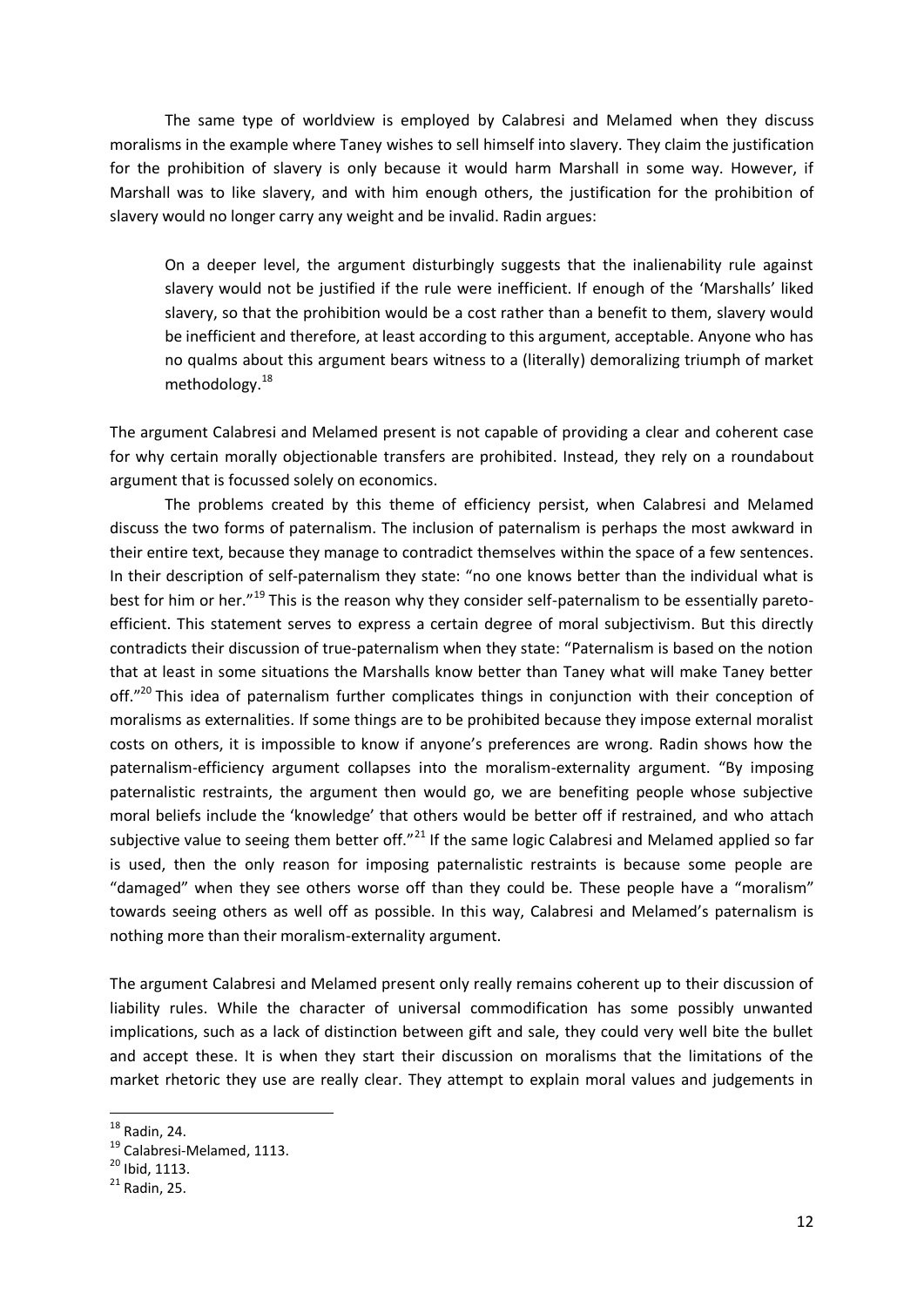terms of efficiency, even while morality has nothing to do with efficiency. This is like using the tools of mathematics to explain historical artefacts; using mathematics will not be able to provide a coherent explanation the way archaeology can. A similar lack of coherence on the subject further escalates in Calabresi and Melamed's inclusion of paternalism. Not only do they directly contradict themselves, if paternalism abides by the same rules Calabresi and Melamed previously established, their argument collapses into their moralism-efficiency argument. The problem is that they attempt to explain moral arguments through a rhetoric which is wholly unsuitable for it. This is a result of welfare economics' roots in utilitarian philosophy, where welfare economics replaces the primary utilitarian value of utility (happiness) with the value of money. In the previous slavery example, utilitarian morality faces the exact same problem that economics faces; if slavery manages to produce more utility than it removes, utilitarianism will be unable to argue a reason against the institution of slavery. The tools permitted to the field of economics however are unable to properly approach, let alone solve, these problems. This is exactly why the models created from the view of economics such as the one by Calabresi and Melamed ultimately fail to coherently formulate limitations on the market. In order to coherently formulate limitations on the market only using economic efficiency is simply insufficient, the subject has far too many consequences for conceptions of justice and morality; which are subjects of moral philosophy, not economics. Therefore, rather than economics, formulating market limitations is a role better suited for moral philosophy.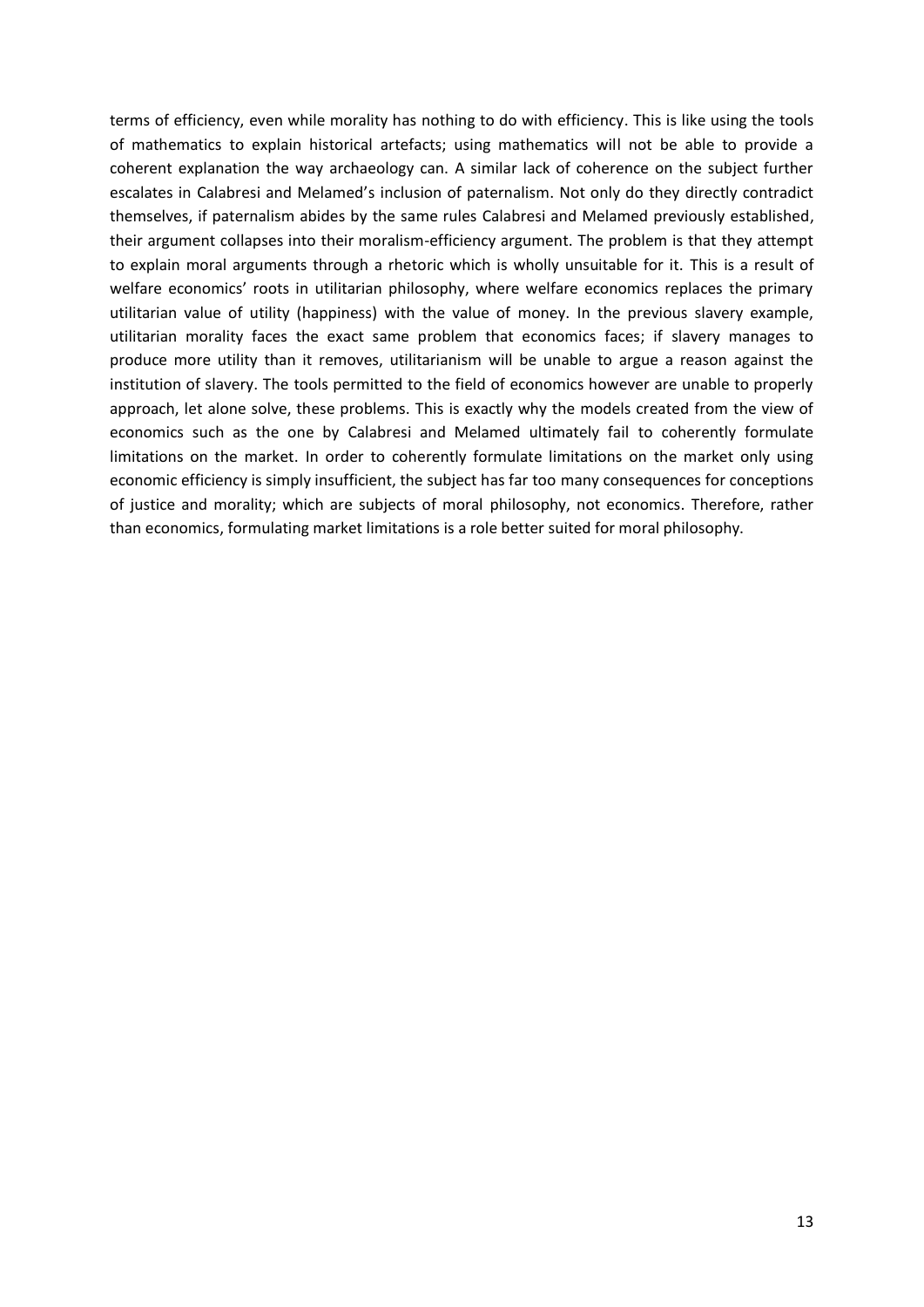#### **4. Walzer's moral argument of blocked exchanges**

Within moral philosophy, one of the first and most influential authors who made an attempt at determining the moral limits of the market is Michael Walzer in his book *Spheres of Justice*. One of the things Walzer attempts to do in regards with money is to determine the scope of the sphere in which money holds influence; i.e. the scope of the market.

In the approach Walzer uses, the market is not a neutral institution which merely serves to distribute goods. The market has the ability to change and degrade the non-monetary value, the meaning, of goods as well. To that end, Walzer argues that some goods have a social meaning far beyond any monetary value. The meaning of these goods, the social value they possess, requires a limit on the role the market plays in the distribution of these goods. Depending on the specifics of a given good's social values, these goods should either be distributed equally to all members of a given society, under certain conditions or they should not be distributed at all. These goods should not be distributed through the market, because the market distributes goods only based on a person's ability and willingness to pay a specified sum of money. For the market, there is no principled reason not to distribute drugs or organs so long as someone is willing to pay a certain sum of money for them.

Walzer uses these social goods to identify a list of exchanges for which exchange on the market is blocked, known as his list of blocked exchanges. Walzer explicitly lists fourteen of these blocked exchanges. On this list is the expected block on illegal items and criminal justice, it further ranges to include the sale of persons, political office and power, honours and even membership to relationships, such as friendship and love. While an exhaustive list to be sure, he does recognise it is in no way definitive, recognising he may well have omitted important categories. Most important is that in so far as there exists a market in the goods Walzer lists, this is a black market and its transfers are performed sneakily and illegally.

Although Walzer argues from an idea of social goods, the list he develops is not the result of a specific principle of morality. It is a list established through his observation of the kinds of blocked exchanges as they have been established in the contemporary United States. When he determines the scope of the sphere in which money should operate and what social goods should be subject to it, the answer he provides is: "a range of goods that has always been marketable, whatever else has or has not been: all those objects, commodities, services, beyond what is communally provided, that individual men and women find useful or pleasing, the common stock of bazaars, emporiums and trading posts."<sup>22</sup> Walzer finds a further value in commodities, beyond their simple economic value. Commodities may provide comfort or security in the place we call home or serve to differentiate or express ourselves; commodities "are our anchors in the world."<sup>23</sup> He argues that this objectrelationship is not something new to our modern, more commercial, society; it is something more constant in the history of human society.

The fact that commodities can have social value attached to them does produce a problem in industrialised society, namely that "money buys membership."<sup>24</sup> There are many commodities and activities that have over the years become so common place their possession has become the norm. These commodities and activities, however, still cost money to acquire, so that a certain amount of

1

<sup>22</sup> Michael Walzer, *Spheres of Justice*, (Oxford: Basil Blackwell, 1985) 103.

 $^{23}$  Ibid, 104.

 $^{24}$  Ibid, 105.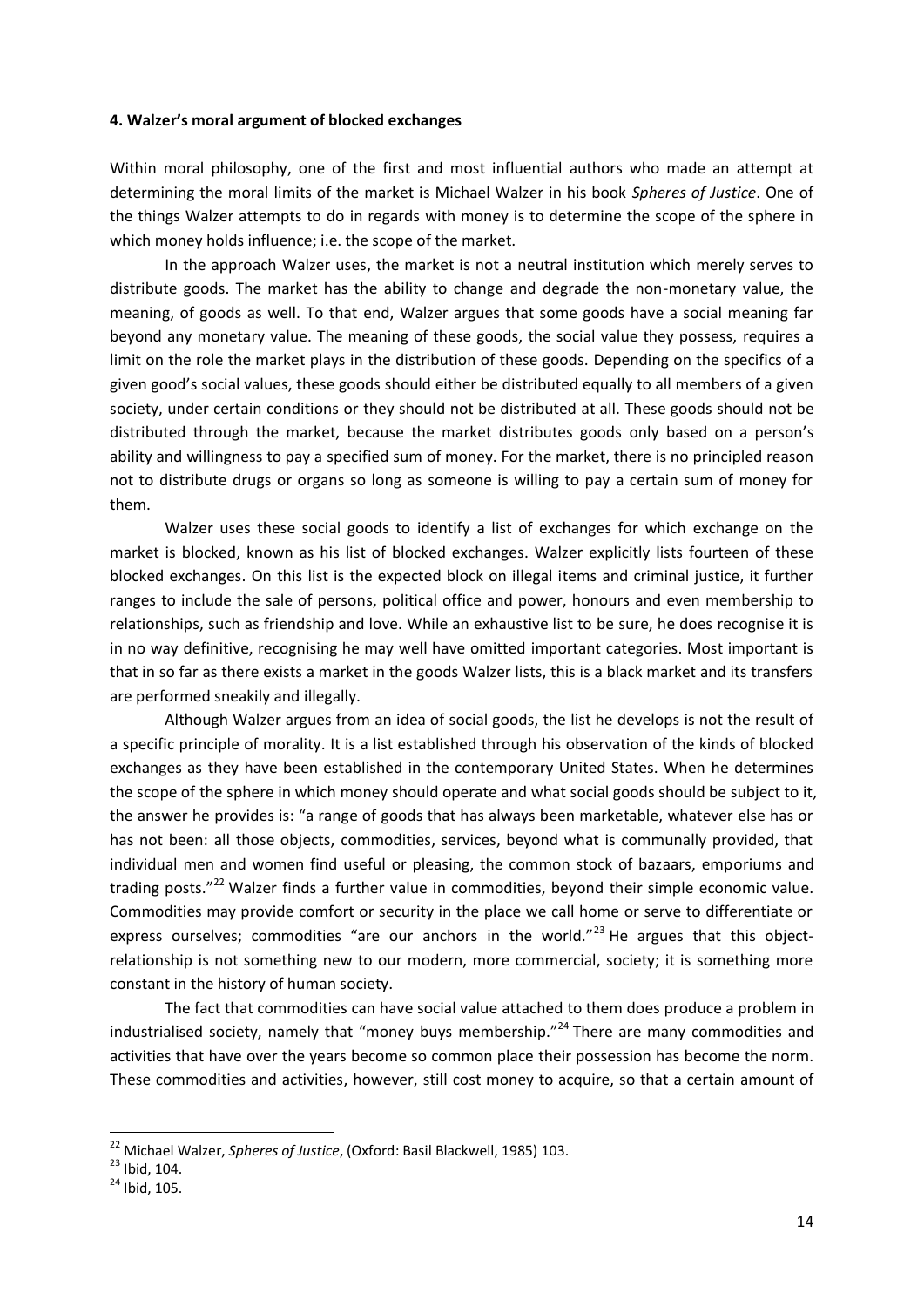money is required to achieve the norm. The inability for some people to buy some of these will result in a sort of alienation from the rest of society. Walzer writes:

Unless we can spend money and deploy goods at levels beyond what is required for subsistence, […] we suffer a loss more serious than poverty itself, a kind of status starvation, a sociological disinheritance. […] Unless we own a certain number of socially required things, we cannot be socially recognized and effective persons.<sup>25</sup>

An example of such a luxury item is a personal computer and internet access. Currently the internet has become so widespread in most western societies that the inability to freely and easily access the internet severely limits one's ability to fully function in society. This is especially true for the younger generation where access to a computer and the internet are nearly a requirement for a proper education. So too for job applications, which more and more often need to be submitted online. Even tax returns require a computer and internet access nowadays. Not having this item then creates a social inequality.

The equality of individual members in a society is one of the primary principle on which modern democracy is built, and is often cited by authors such John Rawls<sup>26</sup> as a requirement for justice. The plumber's vote is just as valuable as the banker's (or so it should be, but that is a different discussion) and both are equally as much a member of society. However, if full membership and participation is subject to financial forces, this basic principle is undercut. Walzer writes:

Economic failure, whatever loss of esteem comes with it should never have the effect of devaluing citizenship in either the legal or the social sense. And if it does have that effect, we must seek for remedies.<sup>27</sup>

The remedies in this case are the previously mentioned blocked exchanges. Blocking these specific exchanges minimises the power money has on people's ability to participate in society as full members. It serves to "tame 'the inexorable dynamic of a money economy,' to make money harmless—or, at least, to make sure that the harms experienced in the sphere of money are not mortal, not to life and not to social standing either."<sup>28</sup> Thus the exact criteria for determining blocked exchanges are those wherein there is a threat to a person's ability to function and be recognised as a full member of a given society. Walzer concludes that "[g]iven the right blocks, there is no such thing as a maldistribution of consumer goods. [..] So long as yachts and hi-fi sets and rugs have only use value and individualized symbolic value, their unequal distribution doesn't matter."<sup>29</sup>

Walzer makes a strong case here in regards to the social value of some commodities and the membership it buys. It's easy to imagine some luxury good which merely by ownership provides membership to some exclusive social group. For example, while all phones will have the same general utility, certain brands become associated with a certain image. The Apple iPhone for example is in terms of pure utility not superior to any of its competitors. However, Apple has created an image of the iPhone with which certain people would like to be associated; by owning an iPhone you can

<sup>&</sup>lt;sup>25</sup> Ibid, 105-106.

<sup>26</sup> See John Rawls' *A Theory of Justice.*

 $27$  Ibid, 106.

 $^{28}$  Ibid, 107

 $29$  Ibid 107-108.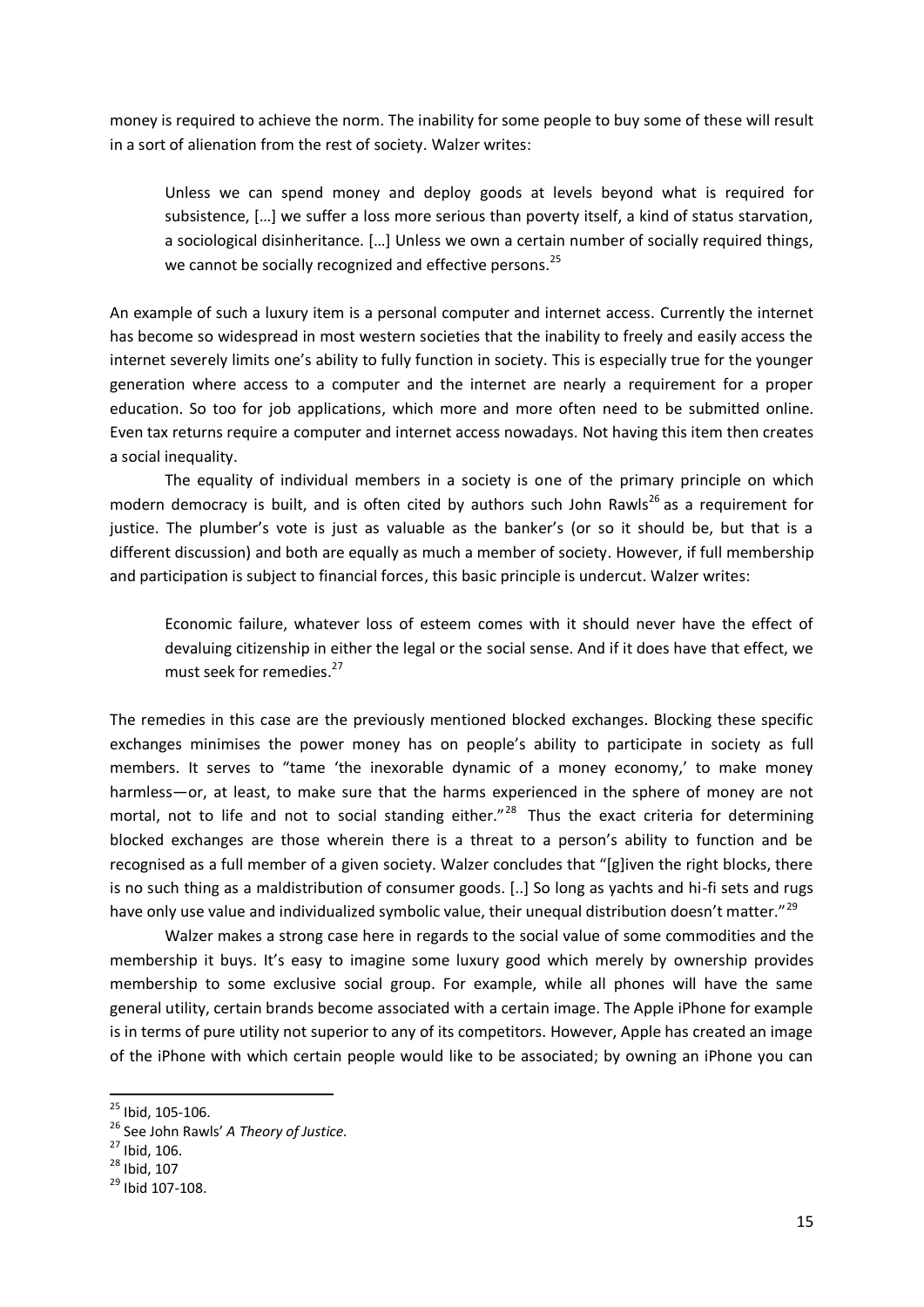enter this social group of iPhone users. Not owning an iPhone then automatically excludes you from this social group. There is nothing wrong with excluding people from certain groups based on whether they own an iPhone or not. It becomes problematic, however, once owning an iPhone becomes a normative requirement to be a proper member of a society. While there are not many commodities that currently have such strong social value as to entirely exclude persons from being considered fellow citizens, there is a certain norm for luxury items people are expected to possess. While owning an iPhone is itself not necessarily a norm, owning a mobile phone generally is. The same expectation is held with respect to owning a computer and having access to the internet. This being considered the general norm in a society, the inability to abide to this norm not only excludes one from engaging in certain social interactions for which these items are necessary, it may also serve to cultivate a sense of inadequacy in the individual. There are few goods that really have the capacity to influence whether a person is capable of being a full and proper member of a society, outside of basic goods physically needed for survival. Two examples that spring to mind are a home and a job. Both are required to be a full member of society, and each is necessary to have the other; a home is needed to have a job, and employment is needed to have a home. To lose either for an extended period may result in a state where both are lost permanently, a state from which recovery is increasingly difficult. In essence, the homeless are exactly those individuals disenfranchised, because of their inability to maintain possession of certain required commodities.

While I agree with Walzer in regards to the social value of commodities and how this may influence a person's ability to properly function in a society, I disagree that it is to the extent as he claims. Walzer implies that being a moral person may also be dependent on financial ability. He writes the following:

Unless we can spend money and deploy goods at levels beyond what is required for subsistence, […] We become aliens in our own homeland—and often in our own homes. We can no longer play our parts as parents, friends, neighbors, associates, comrades, or citizens. [...] Unless we own a certain number of socially required things, we cannot be socially recognized and effective persons.<sup>30</sup>

Walzer claims here that to be a good parent, friend or neighbour, etc. a certain level of financial ability is required.

While relationships have certain norms associated with them which may cost money to abide to, that is not what we judge someone's ability to be a good friend or parent on. Friendship, for example, has some expectations of reciprocity when one friend treats another to something. To reciprocate this gesture of friendship in kind, money is required. But if it is understood in the relationship that one party has a weaker financial position than the other, the inability to provide this reciprocity on the same financial level is not a reason for relinquishing the relationship. The virtue by which a good friendship is judged is not the financial ability to reciprocate gestures that require money. We judge a good friend on their ability to provide companionship, trust, understanding and other goods we associate with being part of friendship and 'what friends are for'. To support this, Judith Andre states that an essential element to friendship is "spontaneous mutual appreciation"<sup>31</sup> and Elizabeth Anderson claims that the goods of friendship, and all personal relationships, are "trust,

 $30$  Ibid, 106.

<sup>31</sup> Judith Andre, Blocked Exchanges: A Taxonomy, in *Ethics* 1 *(1992),* 32.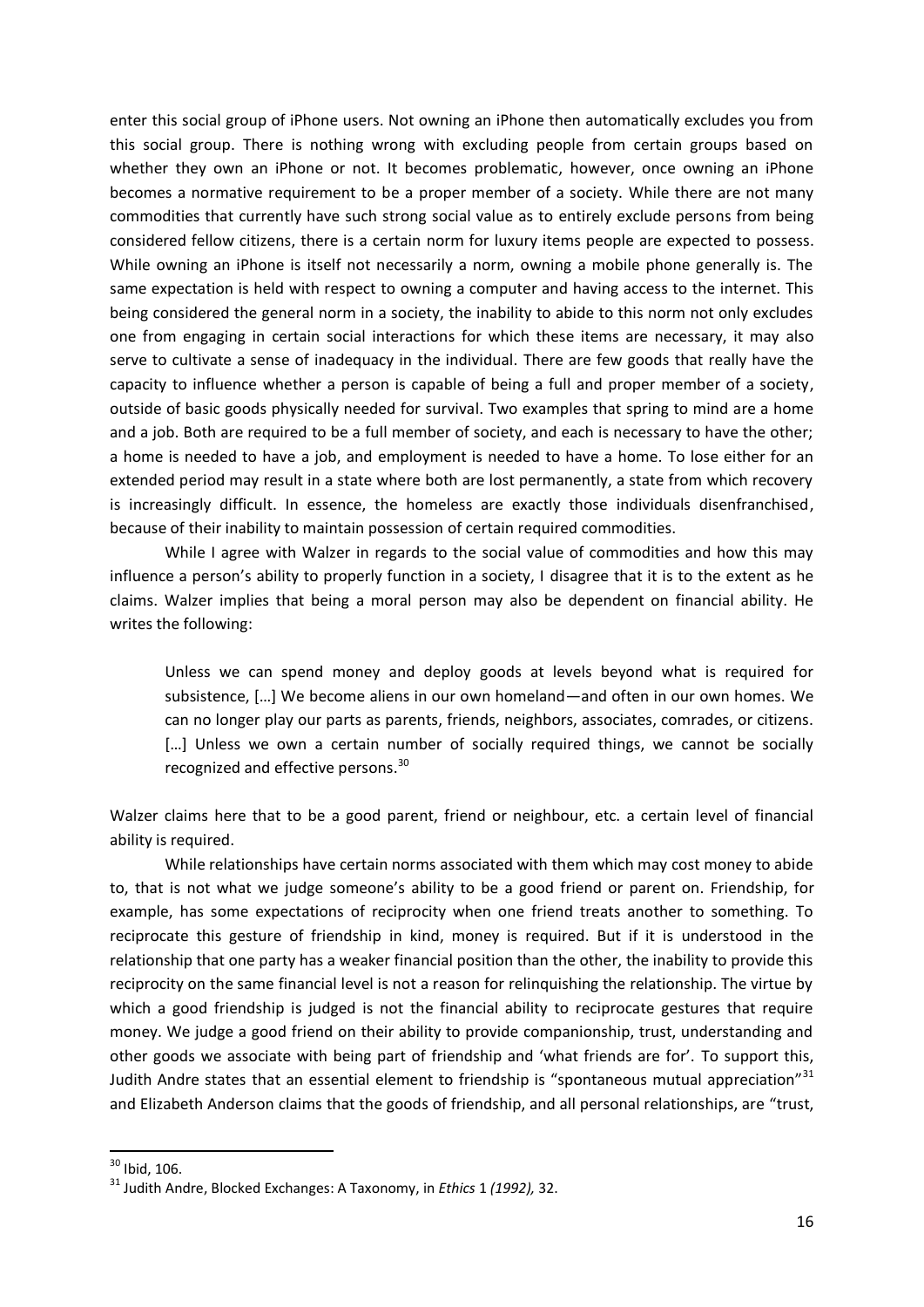loyalty, conviviality, sympathy, affection, admiration, companionship, and devotion." $32$  A person's ability to provide these goods in a relationship is what his ability to function in that relationship is judged on; whether someone is a good friend or not. This holds true for all the relationships Walzer mentions. Important to note though is that a parental relationship, unlike the other relationships, contains a legal obligation to provide for the children, which does require money. Again however, the ability to provide for a child is not necessarily one on the basis of which someone can be judged to be a good parent; a parent who only provides money to whomever takes care of the children cannot really be considered a good parent.

However, the biggest problem Walzer faces is a result of his reliance on the social meanings of goods. Walzer uses the social meaning of goods to determine whether a good should be subjected to the market; if the social meaning of a good requires it to be distributed equally it should not be distributed through the market. However, as Debra Satz points out, "[m]any social meanings are contested."<sup>33</sup> Even within smaller communities there is bound to be disagreement on the social meaning of a good, let alone on a national level. Satz cites an example Walzer uses: he claims that the social meaning of health care requires it be distributed equally. This is not a universally held position, especially in the contemporary USA, where the general consensus seems to be that health care should be distributed through the market, except in those cases where it causes market failure. Satz argues:

If we disagree with this position it does no good to cite the social meaning of health care as the reason for our disagreement, because it is precisely the social meaning (and its implications) that is here in dispute. $34$ 

At best, Walzer can adopt the view that social meaning is determined collectively; if the majority of people agree on a specific meaning for a good, that is the meaning then associated with that good. This, however, creates the same problem as the approach undertaken by Calabresi and Melamed. Because the social meaning of a good is decided by majority rule, this also determines whether that good should or should not be exchangeable on the market. So again, if the majority will agree that there is nothing objectionable with slavery, transactions in slaves would have to be allowed in this model. This problem further means that Walzer's theory can never actually be implemented in any real political fashion for limiting the market. Politics should not simply serve the opinions of the majority; it should serve to shape it as well. The discussion on legalising same-sex marriage is an excellent example of this. What matters is not what the majority wants, but rather what serves the ideals of society; which in most modern democracies are equality and justice.

So it seems Walzer faces the same problem in formulating market limits as Calabresi and Melamed, albeit he has less unpleasant consequences for the conceptions of gifts and moral values. What is most important in Walzer's work is that he identifies two key aspects of the market in relation to morality: its capacity to corrupt non-market values and to create inequality. It is on these capacities of the market that Michael Sandel builds his argument.

1

<sup>32</sup> Elizabeth Anderson, "The Ethical Limitations of the Market," in *Economics and Philosophy* 6 (1990), 186.

<sup>33</sup> Debra Satz, *Why Some Things Should Not Be for Sale*, (New York: Oxford University Press, 2010) 81.

 $34$  Satz, 81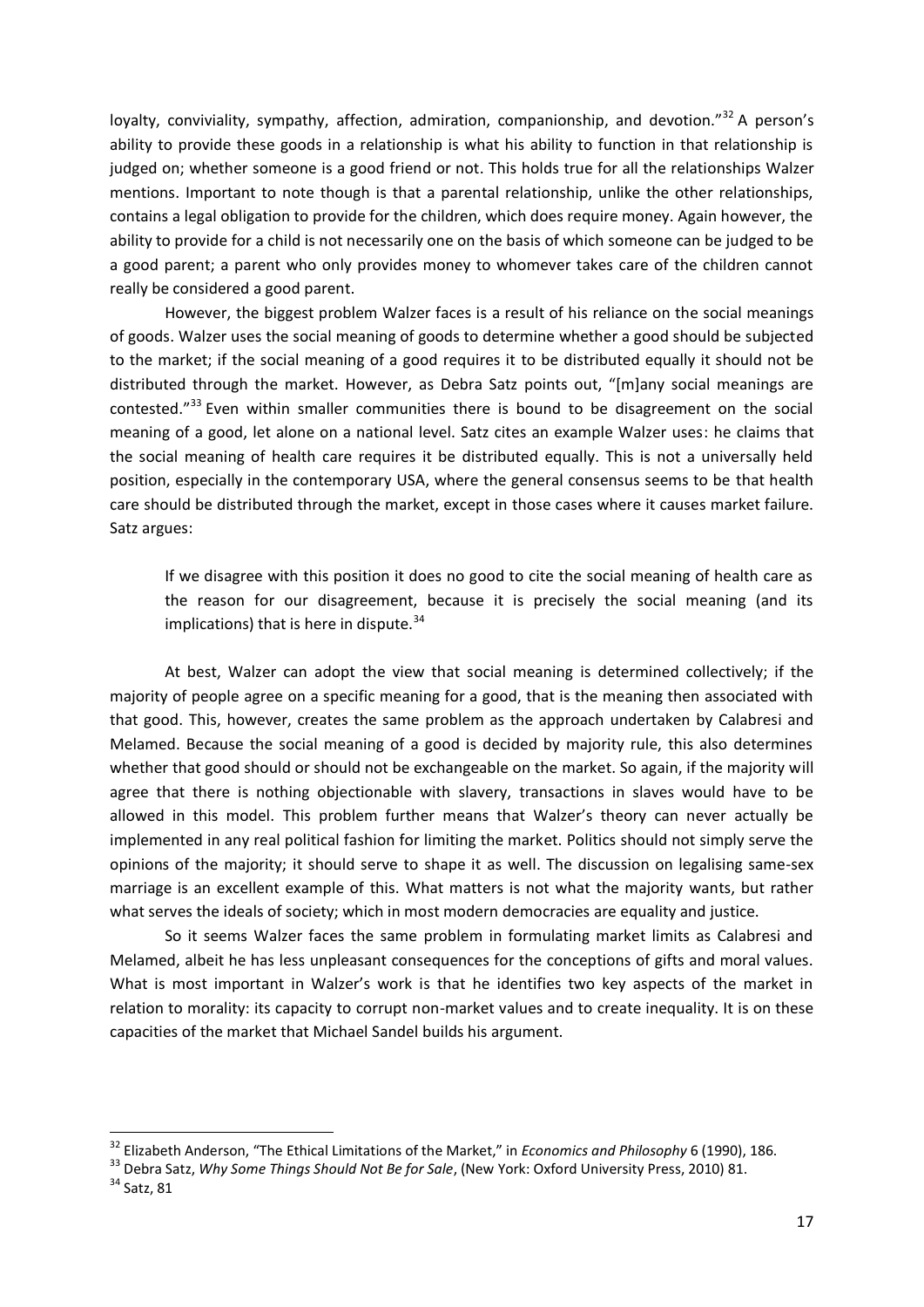#### **5. The market's corruption of non-market values**

In his lectures entitled *What Money Can't Buy*, Michael Sandel describes a distressing development in western societies: the apparent transition from a market-economy into a market-society. Very little cannot be bought, and this number of items seems to shrink by the day. He provides many examples of the market spreading to more and more spheres of public life, from influencing the books that are read and incarceration to commercializing government itself. Sandel claims these examples "illustrate one of the most powerful social and political tendencies of our time, namely the extension of markets and of market-oriented thinking to spheres of life once thought to lie beyond their reach."<sup>35</sup> There are two major objections Sandel uses to argue against this development: the objection of coercion and the objection of corruption, each corresponding to either the market's ability to corrupt or create inequality as identified by Walzer.

The objection of coercion concerns itself with the injustice of market transactions committed to in conditions of economic necessity or severe inequality. One important aspect of the market for which market proponents argue is the freedom provided through the market; supposedly everyone is equal and fully free, because money has the exact same value for everyone. However, the reality is that some things are simply necessary to survive and those in the weakest financial position may be forced to do things to make money they would otherwise not do. This is an objection often cited against prostitution. Most often, prostitution is not something done voluntarily. Those who sell sexual acts are typically coerced to do so, either through economic necessity, drug addiction or some other unfortunate circumstance.<sup>36</sup> In cases such as this, the market, instead of offering greater freedom of choice, limits or forces a particular choice.

Sandel does note that the objection of coercion is not necessarily an objection to the market itself. He writes:

It is not, strictly speaking, an objection to markets, only to markets that operate against a background of inequality severe enough to create coercive bargaining conditions. The argument from coercion offers no grounds for objecting to the commodification of goods in a society whose background conditions are fair.<sup>37</sup>

What this objection is concerned with is the kinds of conditions that are necessary for a market transaction to be considered just. Determining what goods should or should not be part of the market is the concern of the objection of corruption.

In order to determine which goods should or should not be subject to the market, the objection of corruption appeals to the inherent moral importance of certain goods. The idea is that market influences may threaten the integrity and priority of certain values, because the market is itself concerned only with use values, relegating all others to a secondary position. To return to the example of prostitution; the objection of corruption here is that by selling sex you degrade the moral value of human sexuality. Usually sex is exchanged on a basis of mutual respect, love or attraction of some sort. Prostitution however disregards these values in favour of purely economic ones. The

<sup>&</sup>lt;sup>35</sup> Michael Sandel, "What Money Can't Buy."

<sup>&</sup>lt;sup>36</sup> While many surveys do support this conclusion, such as a survey performed for the Journal of Public Health in 2004, this conclusion is only in regards to street level prostitution.

<http://jpubhealth.oxfordjournals.org/content/26/2/147.full.pdf+html> (last consulted on 20-7-2013)  $\frac{37}{37}$  ibid, 94-95.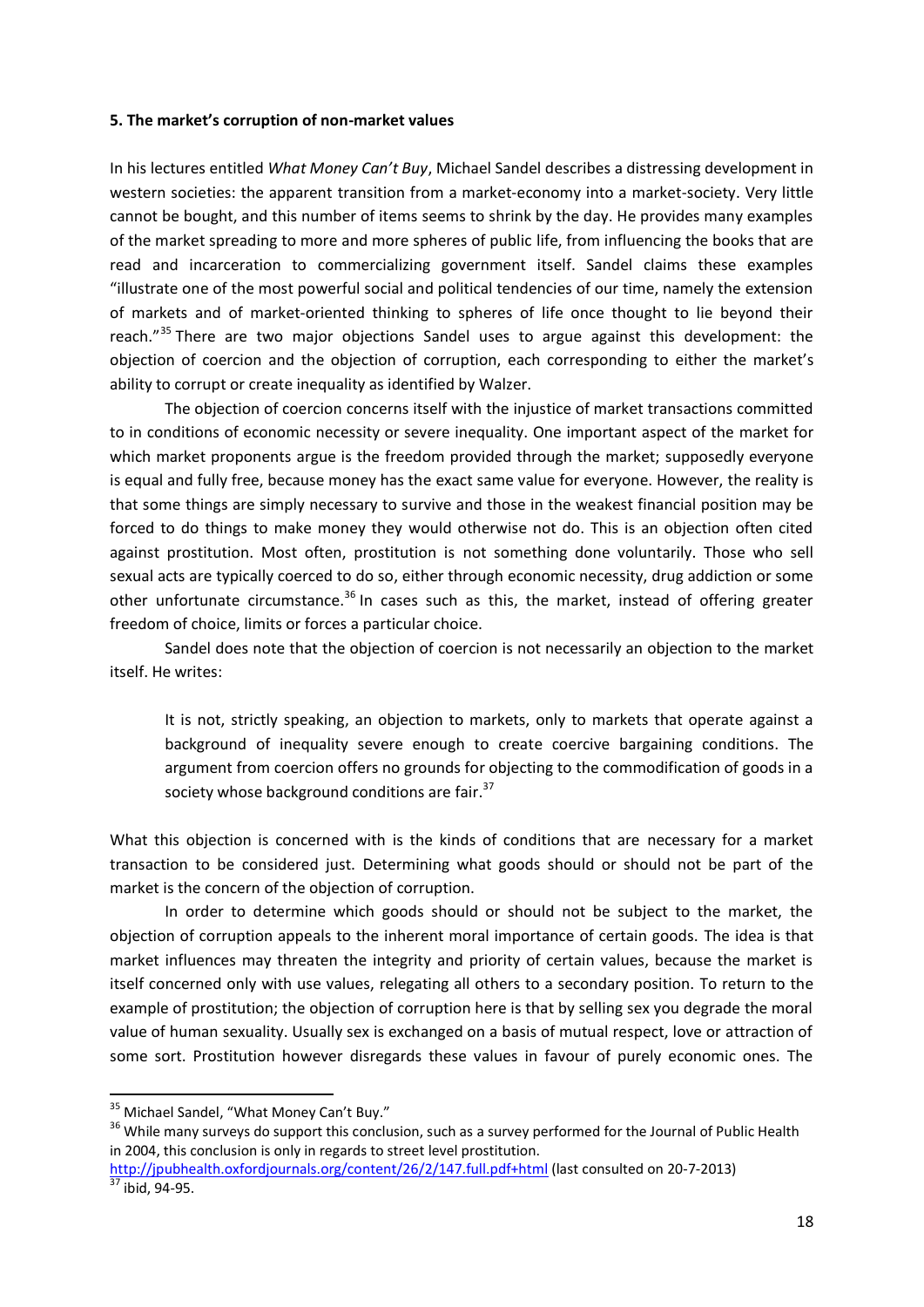objection of corruption would still be valid in a world where the objection of coercion would not, it states that sex is inherently something that should not be subject to market influence.

Unlike the objection of coercion, the objection of corruption needs to be argued specifically on a case by case basis; "It must be shown how, in each case, market valuation and exchange degrades or corrupts important values or ends that non-market practices may embody."<sup>38</sup> Quite unlike the coercive objection which does not have a plurality of ideals, only the single ideal of free consent. From this difficulty directly flows a second difficulty: since the objection of corruption points to the moral worth of goods rather than a single ideal of consent, how can the case for these goods be established, especially considering the many competing moral ideologies? Sandel shows two objections resulting from two possible solutions to this problem:

If we derive the fitting or proper way of regarding goods from the social meanings that prevail in a given society at a given time, we run the risk of lapsing into conventionalism. […]If, however, we derive the fitting or proper way of regarding goods from some notion of the essential nature of the practices in questions, we run the risk of essentialism—the idea that the purposes and ends of social practices are fixed by nature.<sup>39</sup>

So in order to determine the proper limitations of the market, it is necessary to argue that markets corrupt certain goods, without the argument falling back into either conventionalism or essentialism.

Conventionalism I have shown the problems of with Walzer, essentialism brings a host of other problems to the table. Essentialism makes an Aristotelian claim that there is an essential nature to certain goods. This requires an argument for each individual good on what its essential and *fixed* nature is. The problem then is that it seems very unlikely that there is a fixed nature for anything, considering how much things seem to change over the ages. For example, what is considered justice is quite different now to the conception of the ancient Greeks. A more flexible approach than essentialism provides is necessary for the purpose of market limitation.

Sandel shows that there are two methods that avoid the trappings of conventionalism and essentialism. The first method he describes is the argument from analogy; "to begin with moral intuitions we have about certain practices, and to see whether or not the practices in question are relevantly similar."<sup>40</sup> This may sound conventionalist at first glance, but the starting intuitions are also subject to revision as the argument develops. The other method he describes is by starting from a certain conception of the good and to "explore its consequences for morally contested cases of commodification, and also commonly accepted ones."<sup>41</sup>

Sandel makes use of the argument from analogy by challenging our intuitions in the case of the selling of babies and selling of sperm with respect to commercial surrogate pregnancy. One of the objections levied against commercial surrogacy is that a woman selling her reproductive capacity is similar to selling a child. The reason we do not allow the selling of children is because in that case a human being becomes a commodity, that corrupts its human value. As such, commercial surrogacy should not be allowed. Yet at the same time the selling of sperm is allowed; which is essentially men selling their reproductive capacity for money. Why should women not be allowed the same freedom, to sell their reproductive capacity through commercial surrogacy? Here, the argument from analogy

 $38$  ibid, 106.

 $39$  ibid. 106.

 $40$  Ibid, 107.

 $41$  Ibid, 107.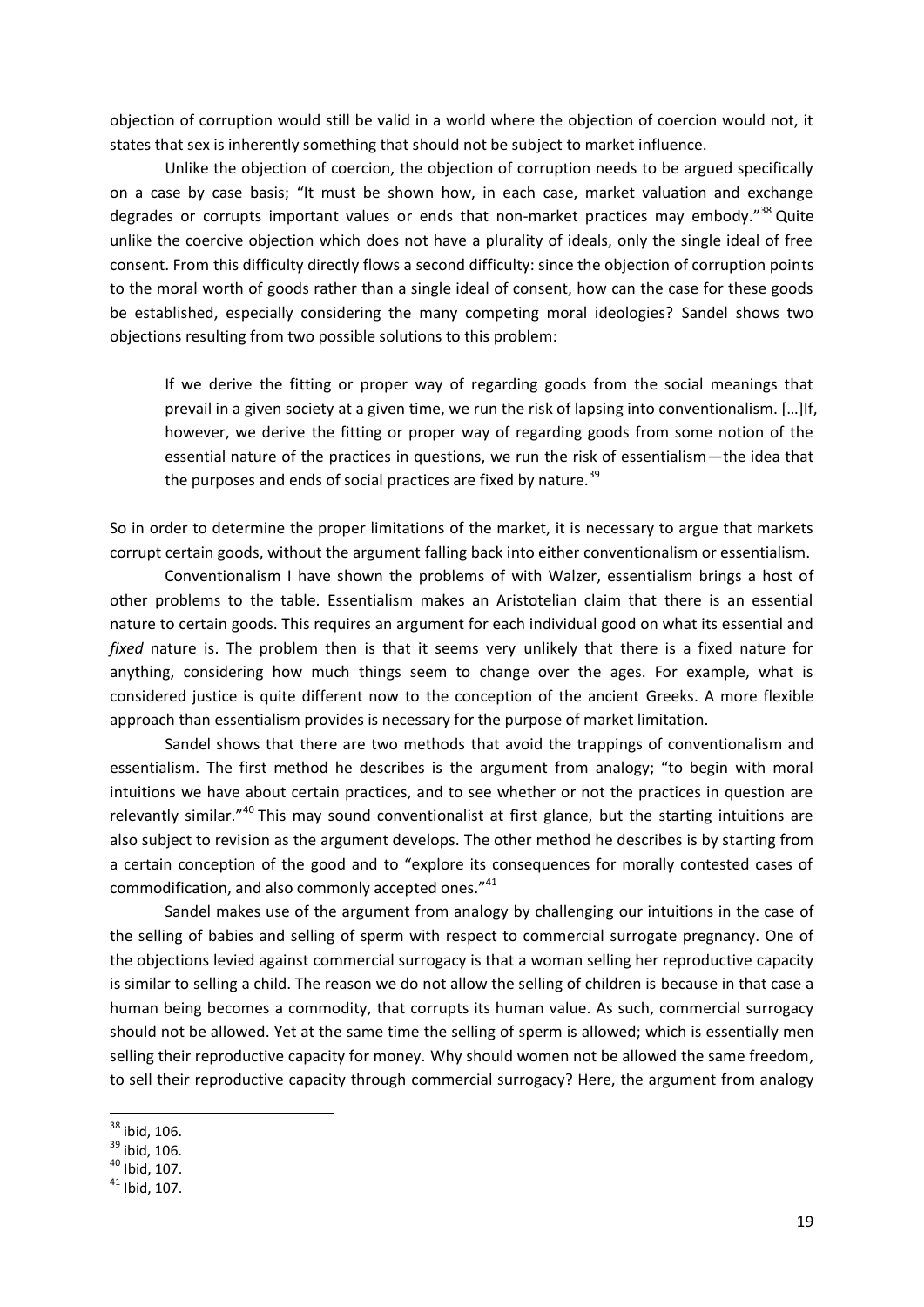may be used to challenge our intuition on the permissibility of sperm selling. "If […] we conclude that certain modes of valuation are proper or fitting to certain kinds of goods, we may come to question the moral permissibility of sperm sales." $42$  Of course, the same argument may be turned around in order to argue for the permissibility of the selling of children. What is most important about this method is that it challenges certain conventional moral assumptions and may serve to revise these assumptions when necessary. This way the argument of corruption will not fall prey to conventionalism.

The second method Sandel describes is a bit more complicated. Sandel starts by formulating a republican ideal of citizenship and freedom. Sandel describes that according to the republican ideal "to be free is to participate in shaping the forces that govern the collective destiny. But in order to do that, and to do it well, it is necessary that citizens possess or come to acquire certain qualities of character, or civic virtues."<sup>43</sup> One way to justify this ideal is that self-governance and its associated virtues are necessary for human flourishing. Politics then is intended to serve the self-interests of the citizens. Using this conception of a good, it is possible to analyse why we do not allow a market in votes for example.

Since we do not allow a market in votes, why then do we allow practices that seem to resemble just that? Large and rich interest groups may use their financial power to influence politics directly, which we call lobbying. Yet when an interest group goes directly to a politician and promises money in exchange for certain policy changes it is called bribery. Similarly, it is not allowed for a politician to promise a lump sum of money in exchange for votes, but at the same time promising a tax cut is common practice. If politics really does exist to serve the interests of the voters there should be nothing wrong with any of these examples. If however we maintain that a market in votes should not be allowed, it may mean that we need to change our definition of citizenship and politics. Sandel concludes:

Our reluctance to treat votes as commodities should lead us to question the politics of selfinterest so familiar in our time. It should also lead us to acknowledge and affirm the republican ideals implicit but occluded in contemporary democratic practice.<sup>44</sup>

The fact that Sandel concludes a reassessment on the notion of good from which he started stops it from falling into the trappings of conventionalism. With this, Sandel provides a theory which can applied to formulate market limitations, without the problems faced by previous attempts such as those by Calabresi and Melamed and Walzer. While his preference for a republican ideal of citizenship is arguable, the actual methods with which market limitations can be formulated are comprehensive enough to be applied in practice.

<sup>1</sup>  $42$  Ibid, 102.

 $43$  Ibid, 108.

 $44$  Ibid, 118.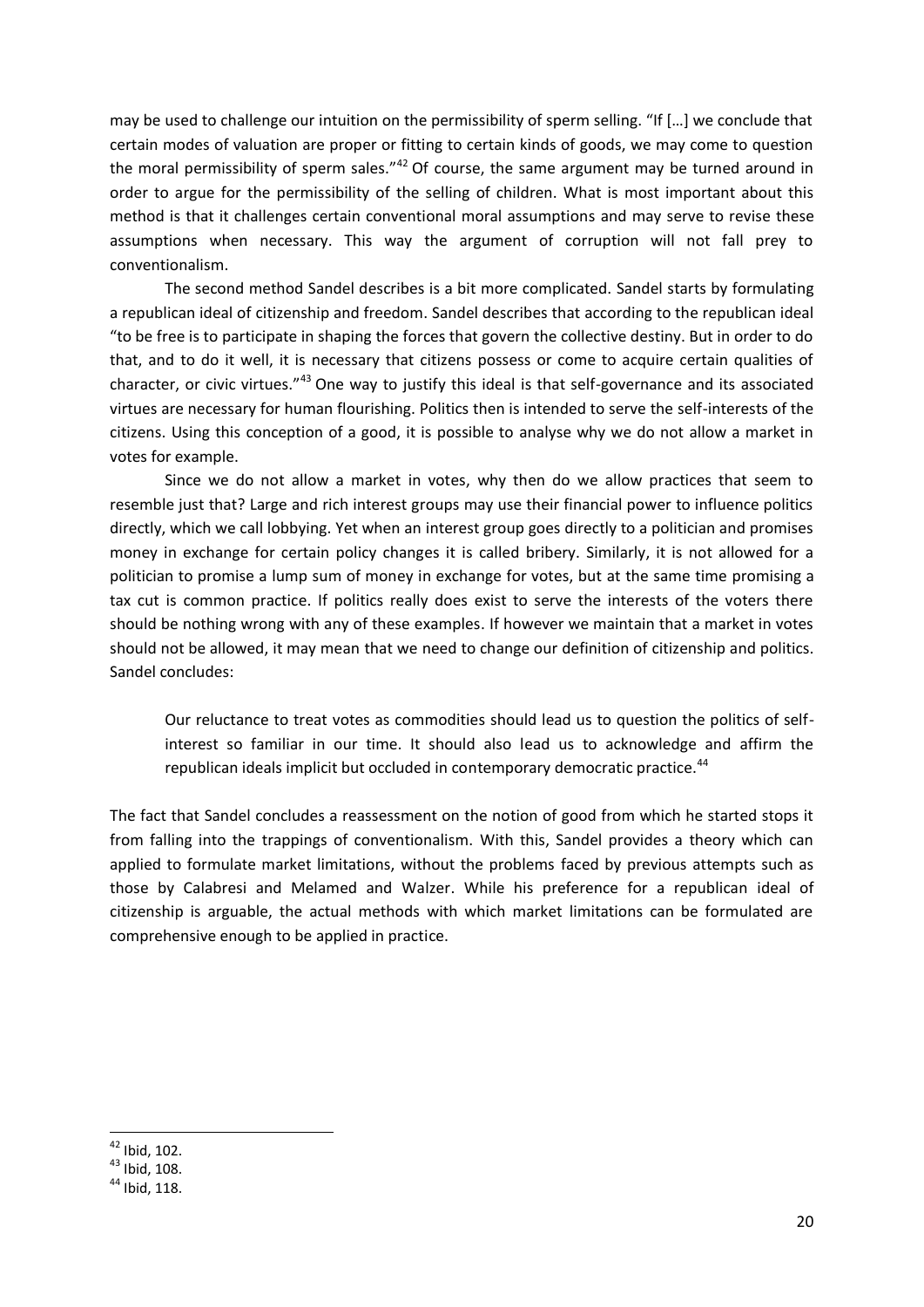#### **6. Objection to the corruption argument**

Sandel argues strongly that the market should be limited because of its corruptive ability on nonmarket values. Unlike the coercion argument, the corruption argument is capable of arguing directly against a commodity's market transfer, on the basis of its moral importance. Debra Satz argues the exact opposite, claiming only the coercion argument can really serve to limit the market as the corruption argument can easily collapse back into coercion.

Central to the corruption argument is that the market threatens the integrity and primacy of certain non-market values in some way. Exactly why is this objectionable? One reason has to do with equality and human flourishing. As Walzer claimed, certain values that are part of social goods require that they should be distributed equally, because they are equally needed across society. Allowing the market to distribute such goods disproportionately affects the financially weakest, since it is more difficult for this group to procure these goods. Satz argues that it is not the corruption of goods that is objectionable; it is the inequality resulting from this corruption that is really the problem. Furthermore, distribution through the market does not (necessarily) corrupt the value of a good, nor does the market value of a good determine or replace any of the non-market values a good may have. Satz explains:

Markets are typically instrumental mechanisms for achieving our ends; a market price is rarely the direct expression of our evaluative attitudes toward a good. […] a religious person can buy a Bible without believing that its price expresses her views about its worth.<sup>45</sup>

In the case of commercial surrogate pregnancy for example, one of the objections may be due to its effects on our view of the bond between mother and child. The objection is that by turning the reproductive labour of a woman into a commodity, it serves to corrupt the very nature of motherhood or that it results in a view of children as producible objects. According to Satz, neither argument is capable of providing sufficient grounds to oppose commercial surrogacy.

The objection of the mother-child bond holds that the relation between a woman and her foetus is fundamentally different from that of a worker and his product. During the pregnancy and childbirth, the mother will bond with the unborn child. Commercial surrogacy does not respect this bond. But Satz argues that by simply introducing a market valuation does not diminish the nonmarket value of a good. Furthermore, the development of such a bond is not a necessity of pregnancy. Although this maternal bond may develop in most cases, this is not always the case. Satz points out: "not all women bond with their foetuses. Some women abort them."<sup>46</sup> There is no standard for which emotions are proper to a pregnancy.

Similarly, Satz argues against the claim that commercial surrogacy results in the commodification of children. Commercial surrogacy may allow prospective parents to "shop" for characteristics they want their child to have. This brings a commercial attitude into a sphere where this is not proper. A child should be loved and cared for unconditionally by its parents, not because of them having the most desirable characteristics. Satz points out that the critics who use this argument must defend a claim about the relationship between the market and love. Satz argues: "In particular they must claim that […] love will be conditional on the child's having the 'right' set of physical

<sup>&</sup>lt;sup>45</sup> Satz, 82.

<sup>46</sup> ibid, 122.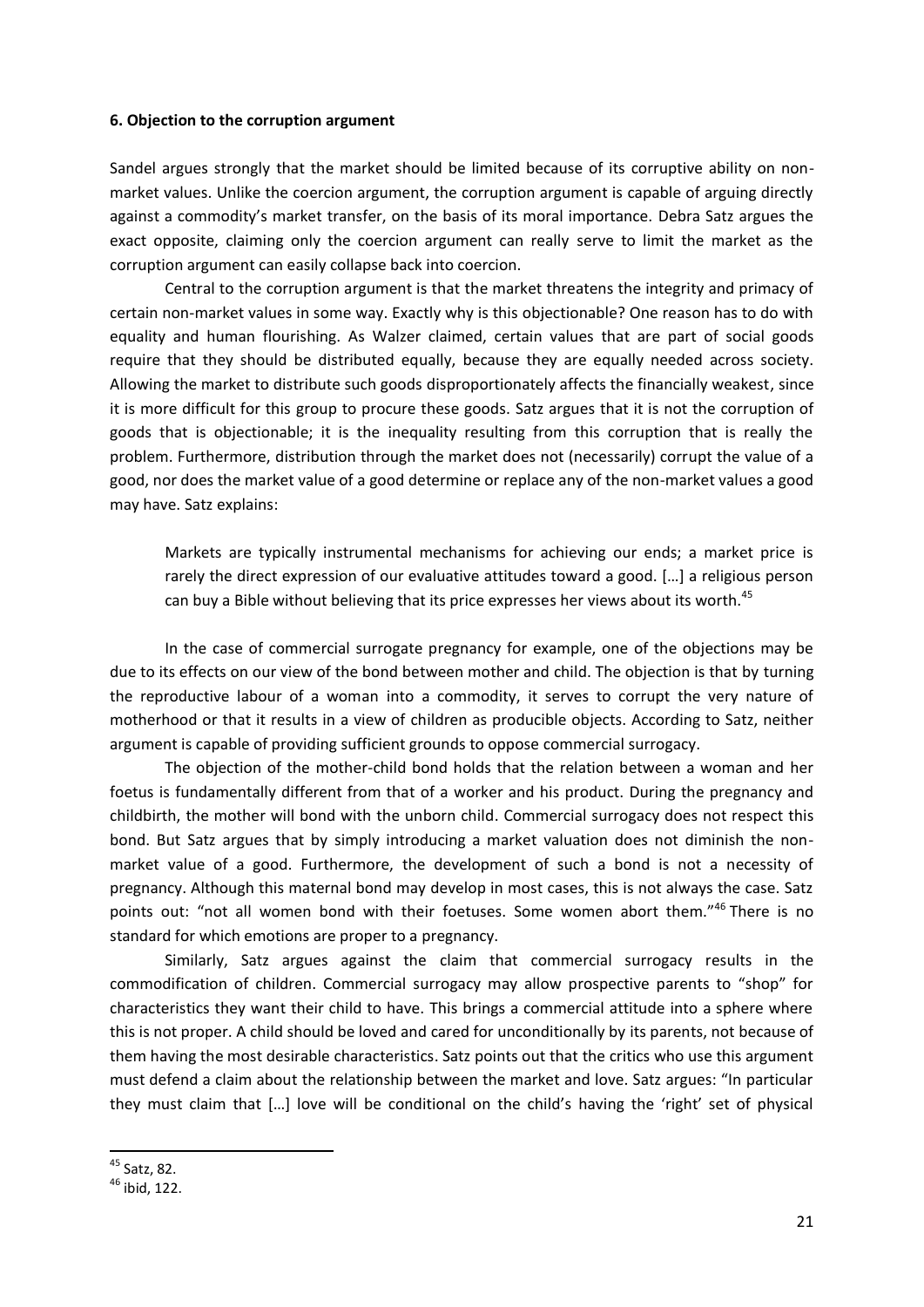characteristics."<sup>47</sup> However, the reasons prospective parents enter the market of commercial surrogacy is in order to have a child. While the shopping attitude may be problematic, it only serves to express a certain preference the parents have. There is no reason to believe their love and care for the child is dependent on these characteristics.

Ultimately, Satz argues that the only legitimate reason for objecting to commercial surrogacy is due to the resulting inequality between men and women. Satz mentions three ways how commercial surrogacy contributes to gender inequality.

1: "Contract pregnancy gives others increased access to and control over women's bodies and sexuality."<sup>48</sup>

2: "contract pregnancy contributes […] by reinforcing negative stereotypes about women as 'baby machines'<sup>49</sup>

3: "contract pregnancy raises the danger, […] that motherhood will be defined in terms of genetic material, in the same way as fatherhood."<sup>50</sup>

Because of these three reasons, the argument of corruption is unable to properly argue against commercial surrogacy. Commercial surrogacy serves to create an inequality between men and women, and as Sandel already argued: market transactions committed to under inequality are not just. Thus it is an argument of coercion that ultimately serves to limit commercial surrogate pregnancy, not an argument of corruption.

Satz has a valid objection to the corruption argument in that it is indeed difficult to argue goods possess certain corruptible values without facing the problems of essentialism or conventionalism, as Sandel already pointed out. Her position that transactions such as commercial sexual or reproductive services should be prohibited as a whole, due to the resulting inequality, is, however, lacking in some respect. The argument established by Satz relies on the point that allowing certain transactions damages the equality of an entire class of people. In her review of Satz' book, Cecile Fabre points out that Satz' position "depends for its plausibility on an account of collective unstructured wrongdoing, whereby individual agents may be deemed to act wrongly by doing x even if doing x, taken on its own, is not wrongful but is part of a wider practice whose effects are wrongfully harmful to others."<sup>51</sup> To prove this plausibility is perhaps even more difficult to achieve than a good's corruption due to market influences. It is like stating that due to the abhorrent conditions in Chinese iPhone production factories, owning an iPhone somehow damages the wellbeing of Chinese people as a whole. This is simply not a claim you can reasonably make. At best you could say that it is detrimental to those directly involved with the iPhone production, not the whole of the Chinese people. The same holds for commercial reproductive and sexual services; only those directly involved may be harmed, not an entire class of citizens.

Furthermore, Satz' position that the corruption argument collapses into the coercion argument indicates a consequentialist view of morality. The only reason a transaction may be forbidden is because of the resulting inequality, which is the result of corruption as well. Thus market transactions in goods such as reproductive and sexual services, organs or voluntary slavery would

 $47$  Ibid, 123.

<sup>48</sup> Ibid, 128.

 $49$  Ibid, 130.

 $50$  Ibid, 131.

<sup>51</sup> Cecile Fabre, *"*Why Some Things Should Not Be for Sale Review by Cecile Fabre," in *Ethics* 2 (2011), 472.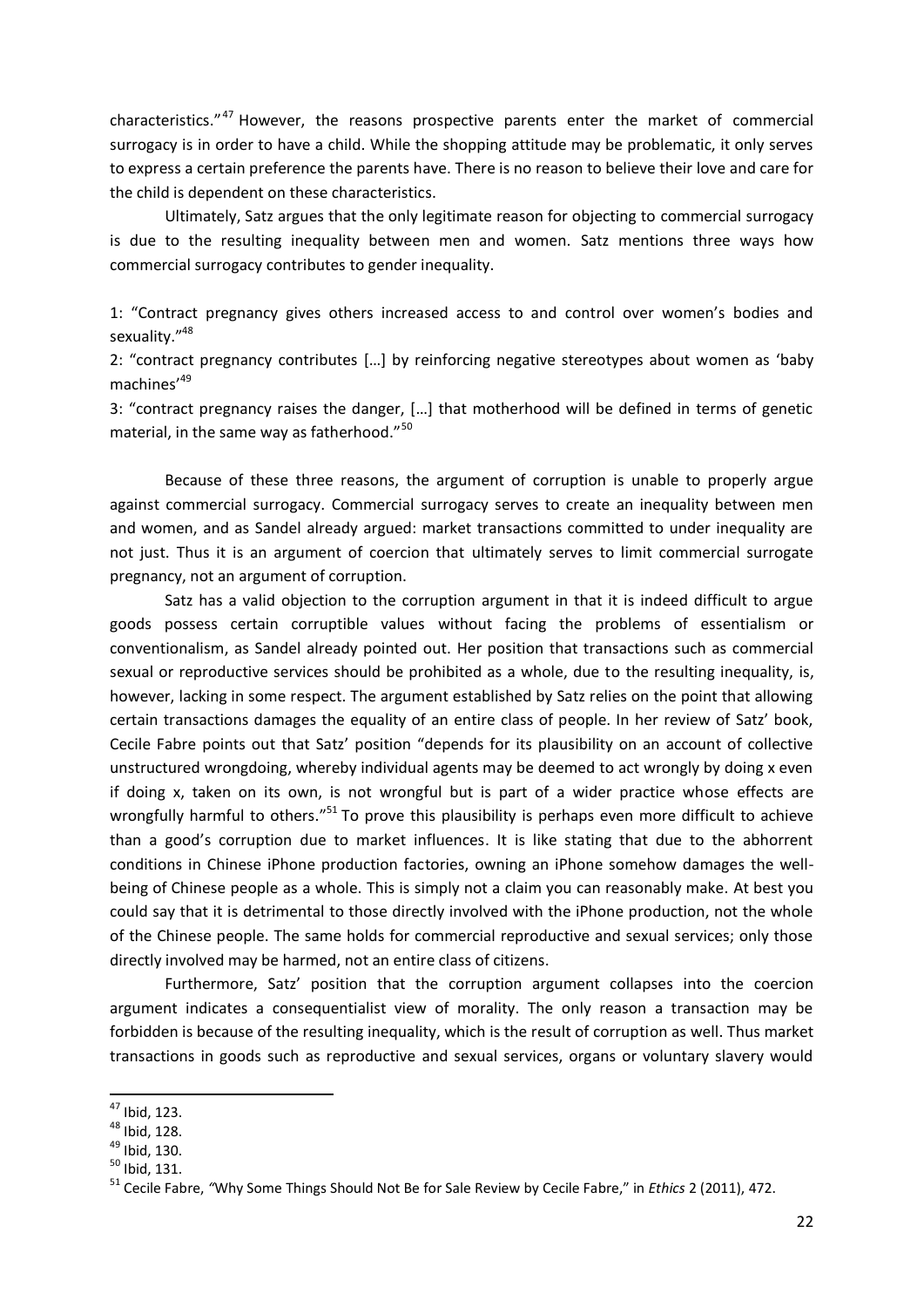have to be allowed if any resulting inequality can be eliminated. Now, let's forget about how this could actually be achieved and let's just suppose we live in a world where this is true. Would we then view transactions of this kind the same as any other labour transaction? Could we require someone to try finding work as a prostitute or to sell an organ before giving them unemployment benefits? You could argue that there is still inequality because that person is forced by financial need into these jobs he or she would not otherwise wish to do. But how is this any different from our current system? We currently expect people to go work jobs such as picking up trash or fast food service if they are unable to find other work, even if they otherwise would never wish to do these jobs. Reasons for this could be because they are overqualified or for ideological or religious reasons, a vegetarian could, for example, still be expected to work for a butcher if no other work is available. Why is it acceptable to force people to perform these kinds of jobs, but it is unacceptable to force them into prostitution or organ selling? It is because these kinds of transactions in sex or organs have a moral value associated with it; a value that gets corrupted when influenced by market forces. It is not as if the transfer of these goods or activities needs to be prohibited as a whole, to prohibit sex for example would be problematic to say the least. What is needed is that these goods and activities are simply not transferred through the market, which is a result of the values associated with these goods. Therefore the coercion argument fails in translating the moral significance of the transaction itself. It is not a resulting inequality or even the commodity that is transferred which we find objectionable in certain market transactions; it is the market transaction of these commodities that we find objectionable. This is why the argument of corruption is the more effective method in determining the limits of the market.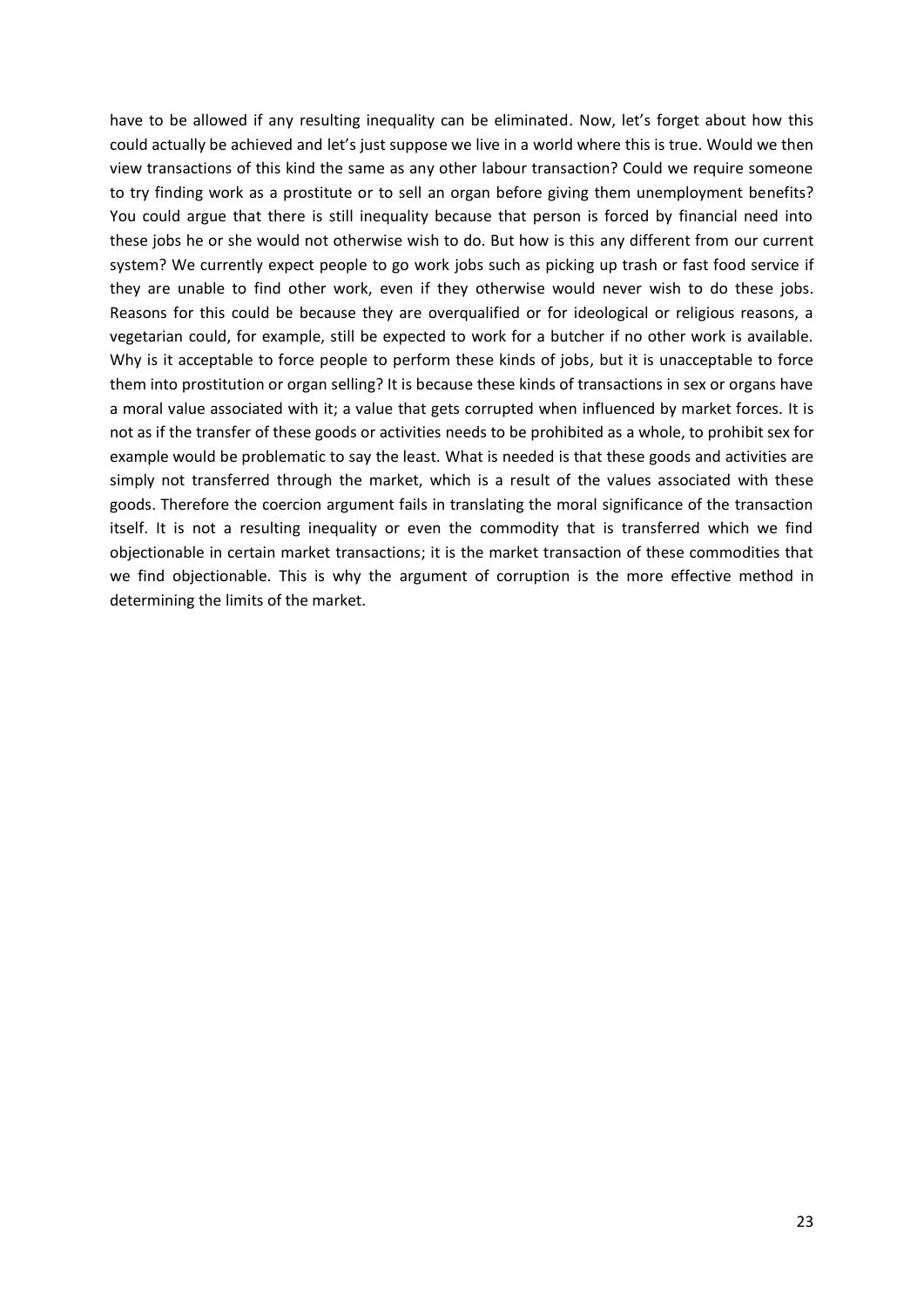#### **Conclusions**

In order to determine the best theory with which we may formulate limitations to the market I first explored how the subject of market limits may be approached from the field of economics. The theory of market failure is often used in the field of economics as a normative tool to justify government intervention in the market once they fail. This is, however, a tool used to adjust markets when they are already (close to) failing. In order to avoid the state of market failure altogether, Calabresi and Melamed attempt to argue for a normative theory by which the limits of the market may be established. They argue for the property, liability and inalienability rules with which the highest economic efficiency may be maintained. Their reliance, however, on the standard economic values of cost efficiency is what ultimately shows the inadequacy of an economic approach to this problem. This is made especially clear when Calabresi and Melamed discuss moralisms and paternalism. They are, for example, entirely incapable of articulating a proper prohibition on practices, such as slavery, which are generally considered to be immoral. The reason they are not capable of doing this is that they approach a problem that is more morality or justice, with the tools and mind-set of economists. Which is ultimately why this subject is better suited for moral philosophers rather than economists.

Arguably, Walzer provides a significant foundation for moral thought on market limitations. First he formulates a list of generally blocked exchanges and looks at what these all have in common. What Walzer claimed is that goods have social values attached to them in a society that go beyond their mere utility. There is nothing inherently wrong with market goods having these values attached to them, but it becomes problematic once the ownership of such goods is considered to be the norm. When these goods become a requirement for people to function effectively as persons, it means that functioning as a person becomes dependent on financial ability. The greatest point of criticism to be levied against Walzer is that these social values are highly contested; even in very small communities there is disagreement on the social values of certain goods. At best, Walzer can take a conventionalist stance by accepting the social value the majority recognises. This, however, results in a similar problem as the one created by Calabresi and Melamed, where a transaction is only prohibited because the majority of people do not like it.

Walzer does provide an important insight from which others may develop further theories, this being his recognition of the market's capacity for corrupting non-market goods and creating inequality. Michael Sandel uses this insight and formulates two arguments with which market limits may be formulated: the argument of coercion and the argument of corruption. The argument of coercion is focused on the proper conditions of a market transaction, stating that transactions made under significantly unequal conditions cannot be justified. This argument is insufficient to establish that a certain commodity may or may not be transferred on the market; that is the subject of the corruption argument. By looking at whether the non-market values of a commodity can be corrupted due to market influences, it can be determined whether or not this commodity should be traded on the market. Sandel does, however, recognise the difficulty of successfully arguing that market influences may corrupt non-market values. There are two ways in which this can be done. The first is to start with moral intuitions and by way of analogy examine whether or not similar practices are relevantly similar. The second method is to start with a specific conception of the good, and to examine further the consequences this good has on different morally contested and uncontested practices.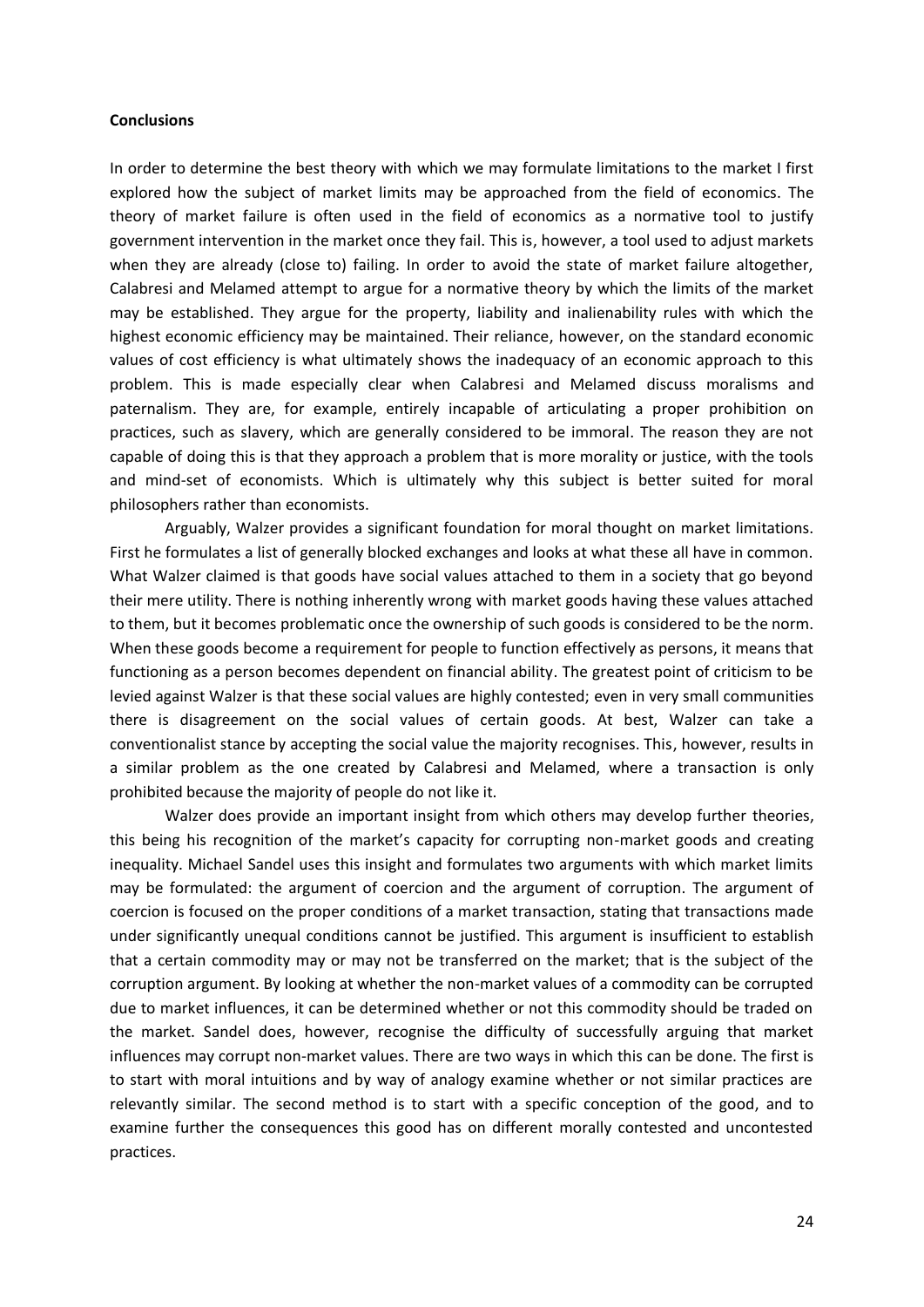Satz criticises Sandel's approach. She argues that it is impossible to establish that the market corrupts certain values. To argue this, certain claims have to be proven, such as the claim that commercial surrogate pregnancy change children into a producible commodity. These claims of corruption can never be truly proven or argued for; therefore the only proper argument for market limitations is through the argument of coercion. Satz claims that only whether an exchange promotes inequality or coercion can be proven, not whether a value is corrupted. Satz, however fails to recognise that for the coercion argument to limit the market, she needs to show how a certain market transaction serves to have a negative impact on an entire class of people, not just on those directly involved. Furthermore, if Satz' argument is to be believed, market transactions in sex, reproduction or organs would be perfectly acceptable if it does not produce any inequality as a result. I argue on the contrary that even if inequality is no longer an issue, we still would prefer not to engage in these market transactions. This serves to show a distinct difference between those transactions and others; there is an associated value that we do not want to be subjected to market forces. While Satz is right that the argument of corruption is difficult to prove, Sandel has already provided just such a method with which to show exactly how the market may corrupt the value of the goods subject to it.